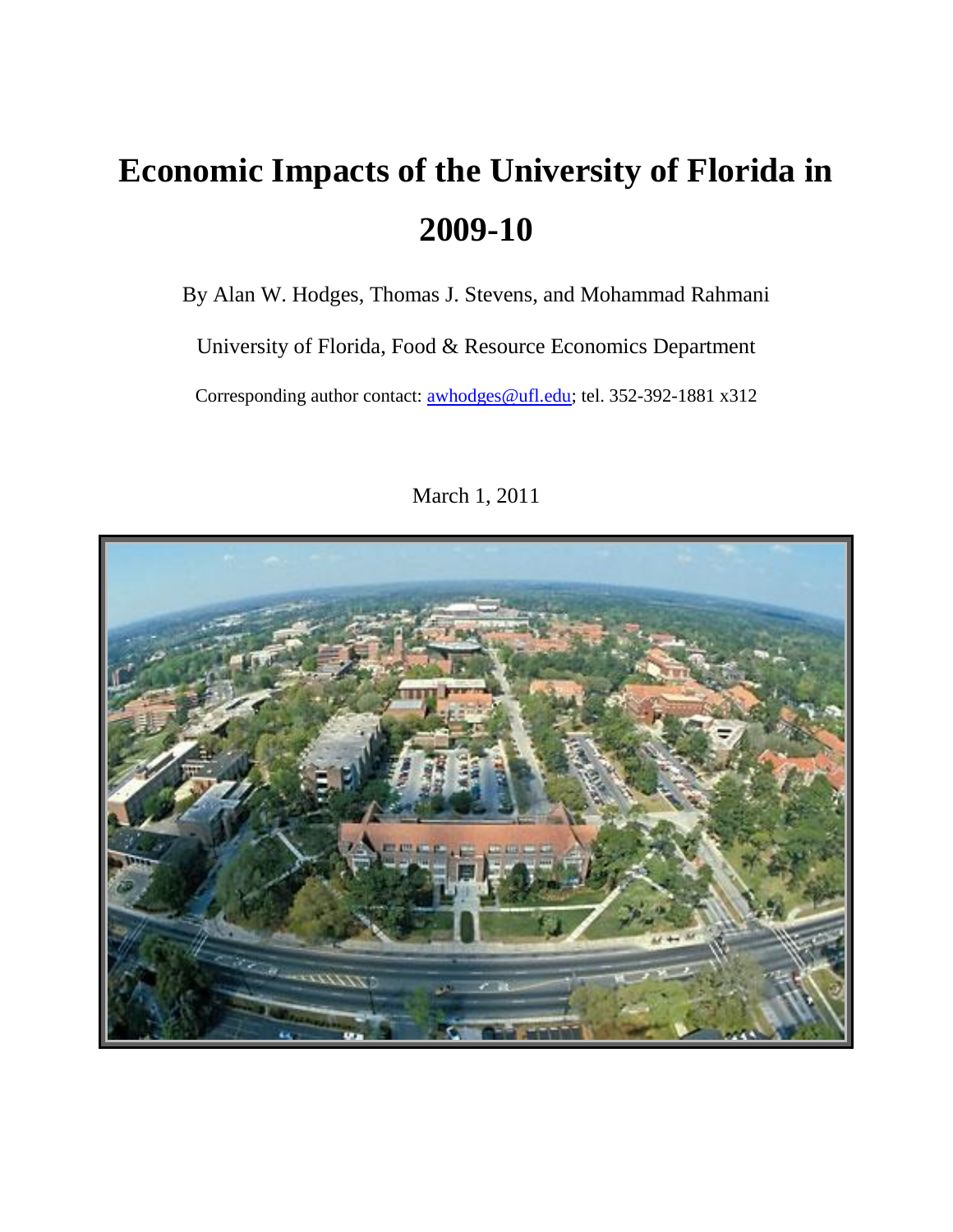# **Table of Contents**

| Economic Impacts of the University of Florida, Affiliated Organizations, Students and Visitors11 |
|--------------------------------------------------------------------------------------------------|
|                                                                                                  |
|                                                                                                  |
|                                                                                                  |
|                                                                                                  |
|                                                                                                  |
|                                                                                                  |
|                                                                                                  |
|                                                                                                  |
|                                                                                                  |
|                                                                                                  |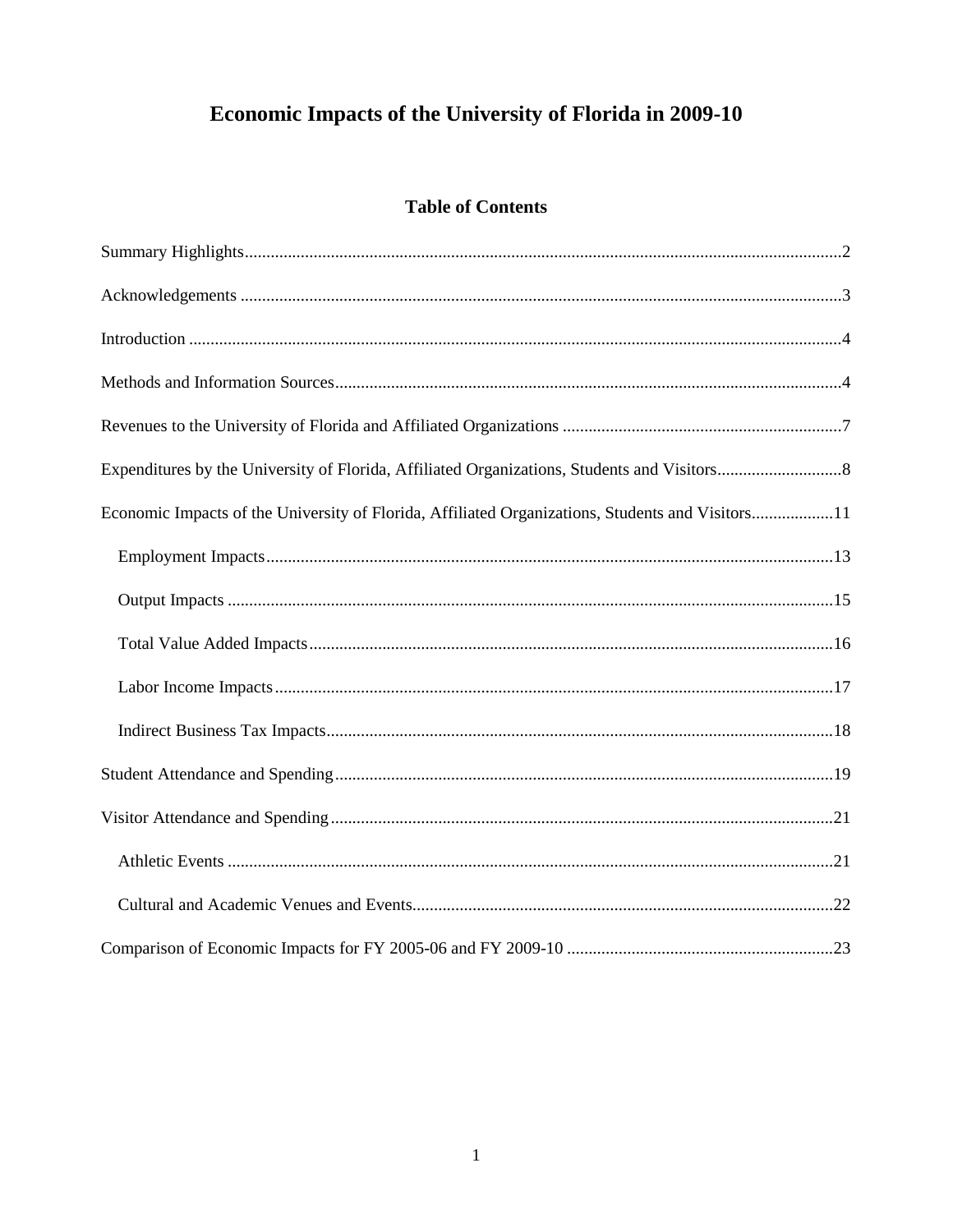# **Summary Highlights**

<span id="page-2-0"></span>Economic impacts of the University of Florida and affiliated organizations on the Florida economy for the fiscal year 2009-10 included:

- Total revenues of \$4.27 billion, with \$2.00 billion from sources outside of Florida;
- Total spending of \$5.83 billion for University operations, personnel, capital outlays, healthcare services, technology spin-off businesses, direct support organizations, students, and campus visitors;
- Total spending within Florida of \$4.92 billion and \$2.51 billion in spending from sources outside the state;
- Direct employment of 41,434 jobs for faculty, staff and other non-permanent personnel at the University of Florida, Shands Healthcare, and associated Direct Support Organizations;
- Total employment impacts of 106,118 fulltime and part-time jobs in Florida including regional multiplier effects of spending from outside revenues;
- Total output or revenue impacts of \$8.76 billion;
- Total value added impacts of \$5.17 billion, equivalent to 0.71 percent of Florida's 2009 Gross State Product.
- Output impacts of \$2.88 billion for healthcare services provided by Shands hospitals and Faculty Practice Clinics;
- Output impacts of \$1.43 billion from University technology spin-off businesses located in the State;
- Output impacts of \$290 million from visitors to academic, athletic and cultural events facilities;
- Labor income (employee compensation and proprietor income) impacts of \$3.46 billion;
- Indirect business tax impacts to local, state, and federal governments of \$410 million.
- Total output impacts increased by 14.6 percent between FY 2005-06 and FY 2009-10 in inflationadjusted terms, and total employment impacts increased by 30.9 percent (excluding technology spinoff companies).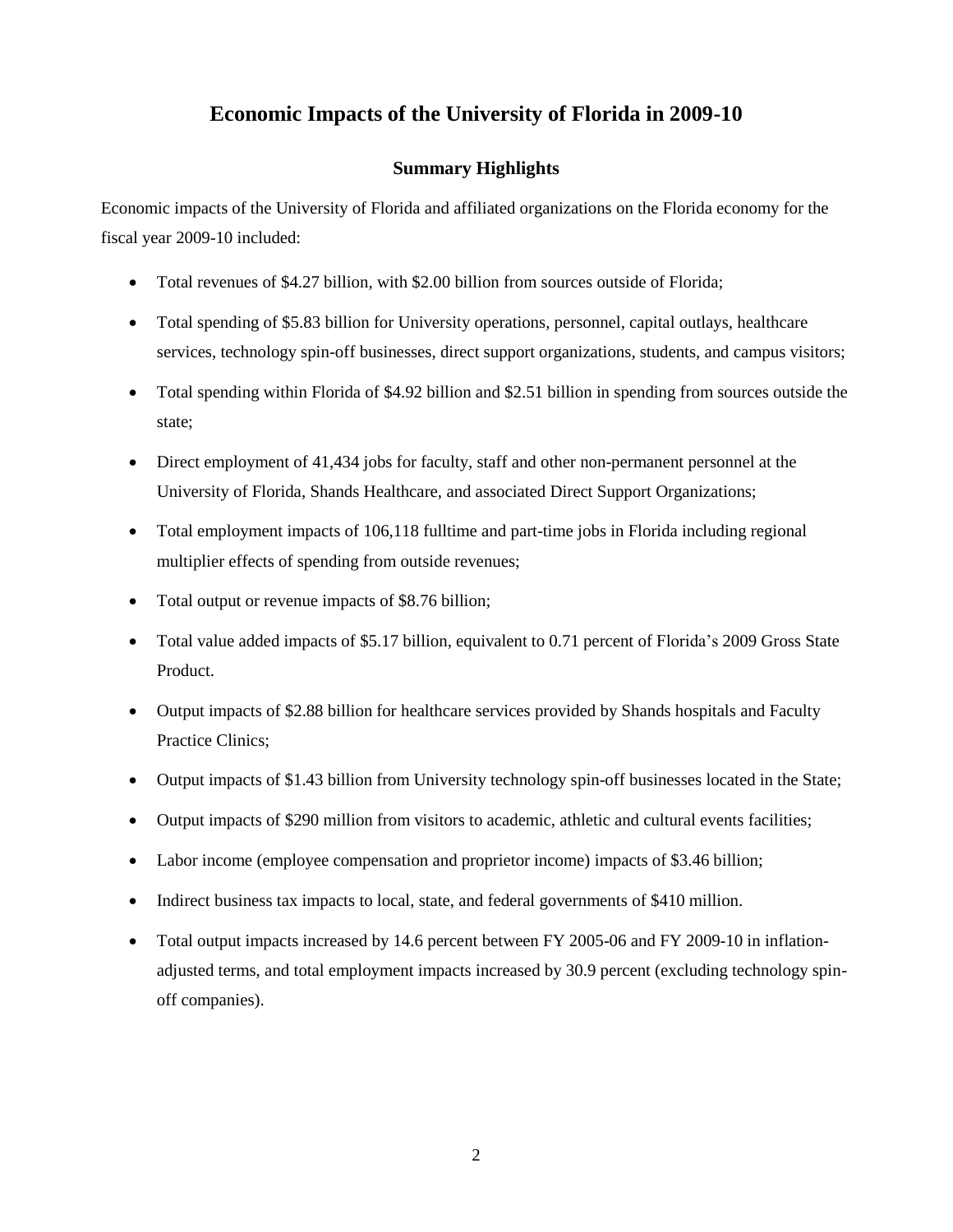#### **Acknowledgements**

<span id="page-3-0"></span>The study was sponsored by the University of Florida, Office of University Relations, at the request of Jane Adams and Janine Sikes. Valuable assistance and information used in preparation of this report was provided by the following persons: Ted Griswold, University Accounting Services; Catherine Joiner, Office of Finance and Administration; Gary Hartge and Carol Huang, Office of Institutional Planning and Research; Paul Lipori, Shands Health Care; Christine Brown, Patti Breedlove and Jane Muir, Office of Technology Licensing; Mary Howard, Melissa Stuckey, Tim Caruthers, Mark Gajda and Sherri Bowdoin, University Athletic Association; Adia Rhodes, Office of Human Resource Services; Leslie Bram, UF Foundation; Rebecca Johnson and Adam Smith, Lynn King, Milan Savic, UF Division of Continuing Education; Beth Miller-Tipton, UF/IFAS Office of Conferences and Institutes; Yanmei Zhang, Department of Housing and Residence Education. Jaime A. Gresley, New Student and Family Programs; Jeremy Cynkar, Stephen C. O'Connell Center; Paul Ramey, Florida Museum of Natural History; Amy Douglas, UF Performing Arts; and John Pritcher, Alachua County Visitors and Convention Bureau.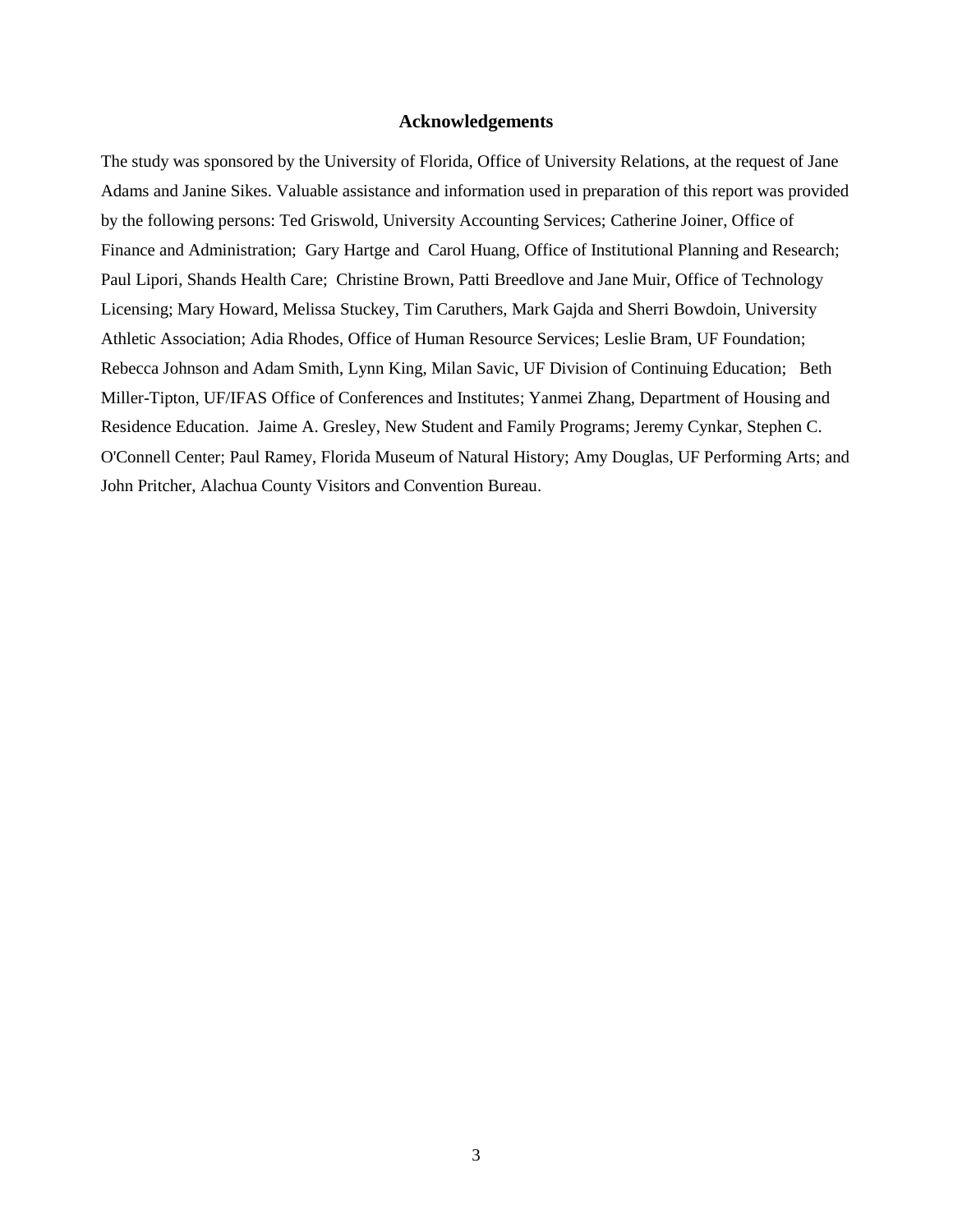# **Introduction**

<span id="page-4-0"></span>The University of Florida (UF) is one of the largest comprehensive public universities in the United States, with an enrollment of approximately 50,000 students. In addition to the main campus in Gainesville, the University has statewide operations at numerous Research and Education Centers, Shands Hospitals and clinics, and Extension Offices in all 67 counties of the state. UF has a significant economic impact to the state through its academic and physical operations, capital outlays, allied organizations, healthcare services, spending by faculty, staff, students, and visitors, and technology spin-off business enterprises. The purpose of this report is to provide an economic impact assessment of UF on the state of Florida in the 2009-10 fiscal year (FY), and to compare results to a previous study for FY 2005-06<sup>1</sup>. A new feature of this updated analysis is to evaluate the regional economic impacts of University-related technology spin-off companies. It should be noted that this study addresses only the monetary and employment impacts of UF on State's economy; it does not assess the University's benefits to the human capital and earnings of the State's workforce. A recent study by the *Center for Fiscal and Economic Policy* addressed some of these issues for the Florida State University System (SUS) as a whole  $2$ .

# **Methods and Information Sources**

<span id="page-4-1"></span>This economic impact analysis was based on information provided by a variety of sources. Information on University revenues and expenditures for FY2009-10 (ending June 30, 2010), including operating and nonoperating expenditures, personnel salaries and benefits, and capital outlays were provided by the UF Division of Finance and the University of Florida Annual Financial Report. Operating revenues and expenditures for Shands Hospital, Health Science Center Faculty Practice Associates, Direct Support Organizations such as the Athletic Association and Research Foundation, and other minor business enterprises were obtained from their respective annual financial statements as well as the UF Division of Finance. Data on employment were obtained from the UF Division of Human Resources and the Office of Institutional Planning and Research.

Expenditures for UF construction projects were treated as new final demand for the State of Florida, as is conventional for economic impact analysis. The proportion of UF expenditures for operations, payroll, and nonconstruction capital outlays designated as new final demand was determined by the overall share of UF revenues

 $\overline{\phantom{a}}$ 

<sup>&</sup>lt;sup>1</sup> Economic Impacts of the University of Florida and Affiliated Organizations in 2005-06, UF Office of University Relations, available at<http://www.urel.ufl.edu/communityRelations/economic.html>

<sup>2</sup> *Florida's State University System: An Investment that Creates Jobs!* Alex Krivosheyev and Michael Walsh, Florida Center for Fiscal and Economic Policy, May, 2010. Available at: [http://www.fcfep.org/attachments/20100505--State](http://www.fcfep.org/attachments/20100505--State%20Universities%20Are%20Proven%20Job%20Creators.pdf)  [Universities Are Proven Job Creators.pdf](http://www.fcfep.org/attachments/20100505--State%20Universities%20Are%20Proven%20Job%20Creators.pdf)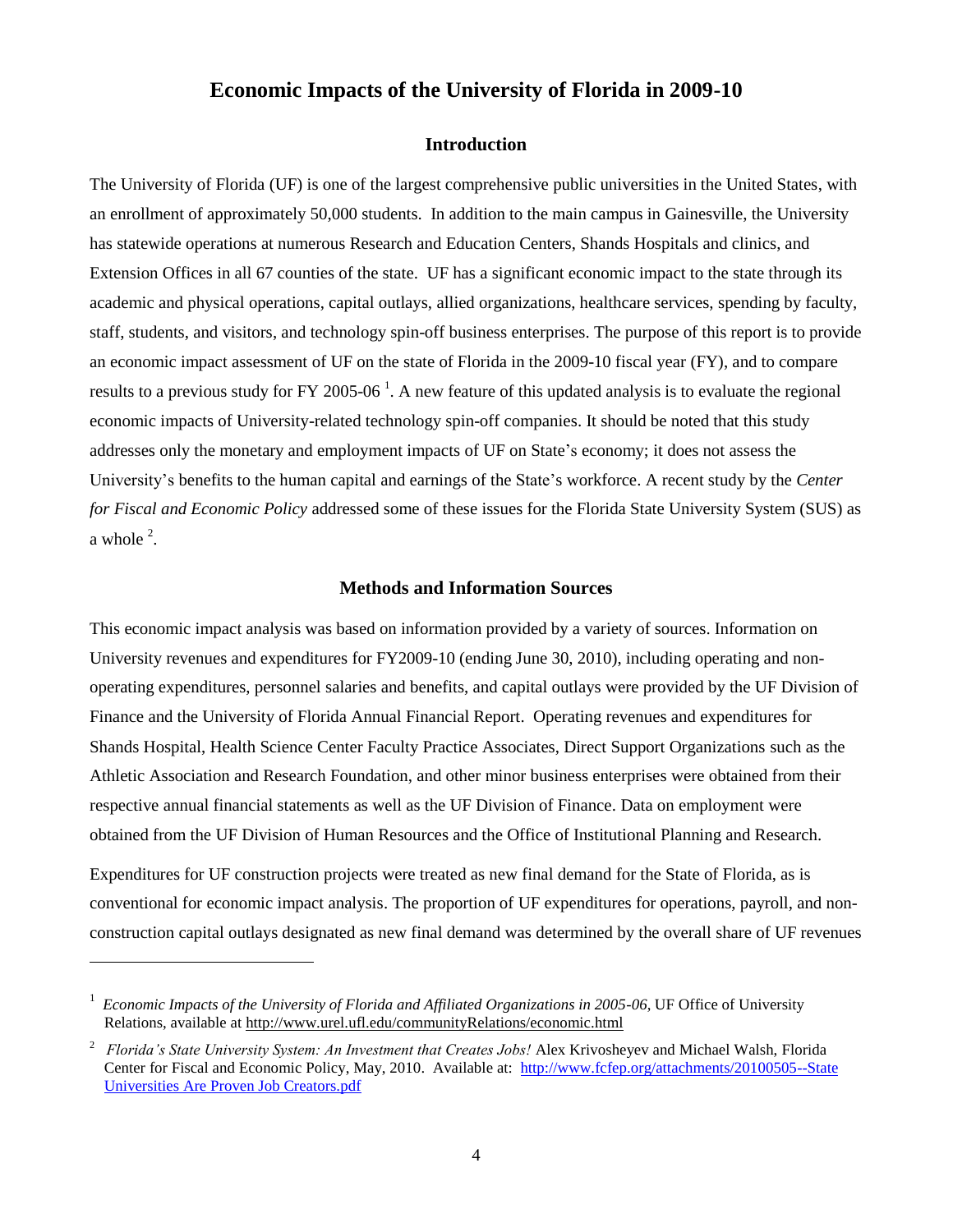originating from outside the State based on analysis of the source of funds. Estimated retail spending by students was based on "Cost of Attendance" data provided by the Office of Institutional Planning and Research, and was assumed to occur 100 percent inside the State. The proportion of nonlocal funding for student expenditures was determined by the aggregate sources of financial aid utilized by students for tuition and living expenses and their home residence. Total spending by visitors to University facilities and functions was estimated from visitor counts provided by various UF organizations and average per-visitor-day spending estimates provided by VISIT FLORIDA® and the Alachua County Visitors and Convention Bureau.

Total economic impacts of spending by UF, affiliated organizations, students, visitors, and spin-off technology enterprises were estimated with a regional economic input-output model for the state of Florida constructed using *IMPLAN Version 3* software and associated databases<sup>3</sup>. This procedure models the specific structure of the state's economy in terms of its particular mix of industries, and the typical linkages between such industries, employees, households, and governments, with respect to commodity production, purchases or consumption, and domestic and foreign trade. It also accounts for taxes paid to local state and federal governments, and transfer payments such as welfare and retirement, and capital investment. Regional input-output models enable the derivation of economic multipliers which capture the effects of input purchases (indirect effects), and household spending by employees (induced effects) for new final demand to the state's economy, as well as the direct spending and employment associated with all sources of revenue for UF. These economic multipliers are used to estimate economic impact measures of output or revenue, employment (fulltime and part-time jobs), value added, labor-income, and indirect business taxes to local state and federal governments. Total economic impacts in this case were estimated with the direct effects multipliers applied to in-state spending amounts, and indirect and induced multipliers applied to in-state spending that was derived from sources outside of Florida, with each expense item assigned to the appropriate *IMPLAN* sector.

For economic impact analysis, it is important to distinguish the ultimate source of revenues and the destination of expenditures with regard to the study region, in this case is the State of Florida. Revenues that originate from outside the State represent new resources the generate multiplier effects in the economy through subsequent rounds of spending. The share of spending that occurs outside the State for imported goods and services represents a leakage and generates no impacts for the state's economy. In general, the share of spending inside of Florida was based on the state average percentage of total purchases of the particular commodity or service being purchased. These percentages are called regional purchase coefficients and were econometrically estimated within the *IMPLAN* modeling software.

Once the source and destination of spending is determined for the University, and its related organizations, employees, students and visitors, total impacts can be calculated. In each case, the total impact consists of four

l

<sup>&</sup>lt;sup>3</sup> MIG, Inc. *IMPLAN Version 3*, Social Accounting and Impact Analysis Software, and 2009 regional data file for Florida, Hudson, Wisconsin, 2010.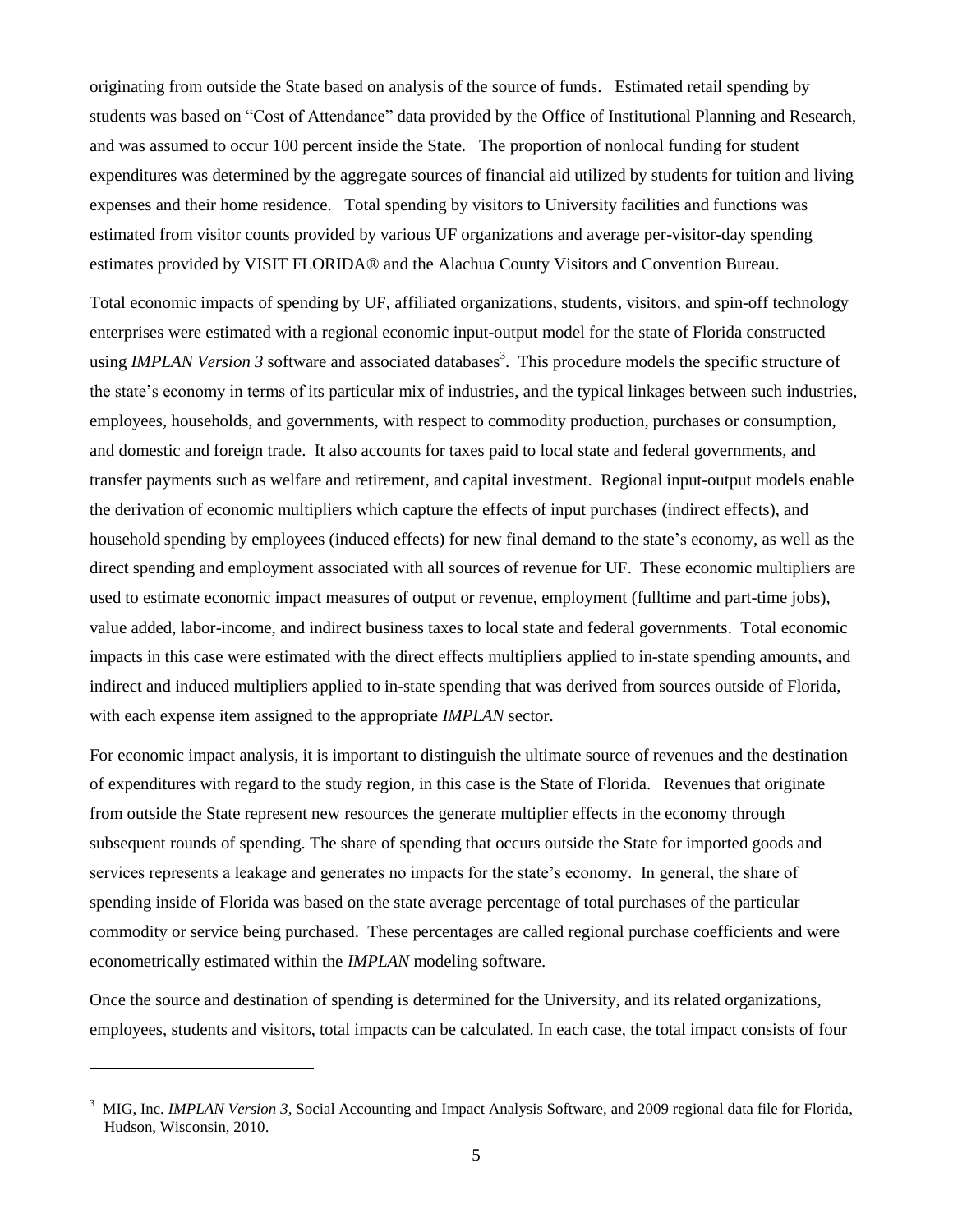distinct parts: 1) direct spending inside the state by all UF entities from revenues derived from in-state sources, 2) direct spending within the state by UF from revenues derived from out-of-state sources, 3) indirect spending by University vendors for inputs needed to provide purchases the University made with out-of-state revenues, and 4) induced spending by households of University employees whose earnings were funded with out-of-state revenues.

The estimated economic impacts of spending by UF employees were based upon typical household expenditure patterns for income brackets representative of UF Faculty, staff, and temporary employees. Impacts of spending by employees of Shands Hospital and other University component units were estimated as part of the overall operating expenses for those units. Expenses for Shands and health-science faculty medical practices were assigned to the *IMPLAN* sectors for *Hospitals* and *Offices of Healthcare Practitioners* respectively. Depreciation expenses on fixed assets were excluded from the analysis since this does not represent a cash transaction which has a current local economic impact.

Student spending on tuition and on-campus housing was not included in the analysis since these dollars were captured by University revenues and spending. Sales by UF vendors for campus food services, bookstores, and vending concessions were not included in this analysis since their activity is captured in the spending of employees, students and visitors. Some program expenditures and transfers from Direct Support Organizations (DSO) to the University were included under operating expenses in the UF Annual Financial Report. After reviewing financial reports for each DSO, these operating expenditures were adjusted to remove any amounts for support, transfers, grants or aid for UF or its students or faculty. Operating expenditures by these organizations were assigned to the *IMPLAN* sector for *Grantmaking, Giving and Social Advocacy Organizations*, with the exception of the University Athletic Association expenditures, which were assigned to the sector for *Spectator Sports*. Spending by visitors was only included for unaffiliated persons, i.e., excluding University faculty, staff and students.

To evaluate the economic impacts of UF technology based spin-off businesses started by UF employees or students, or, from patents and copyrights developed at UF, data on the number jobs created by these businesses was collected for Progress Park in Alachua, Florida and from the UF TechConnect Program, provided by the UF Office of Technology Licensing. These job numbers were converted into revenues using national averages available for each type of business within the *IMPLAN* industrial sector scheme. The estimated revenues of these fifty companies were allocated between 16 different IMPLAN sectors. Most of these spin-off businesses were involved in biological or medical technology. Among Spin-offs that had begun manufacturing activities, the most common types were *Biological Product (except diagnostic) Manufacturing* (IMPLAN sector 135); *Surgical and Medical Instrument Manufacturing*, (sector 305); and*, Custom Computer Programming Services*, (sector 371). Spin-off businesses that had not yet begun production activities were classified as *Scientific Research and Development Services* (IMPLAN sector 376).

6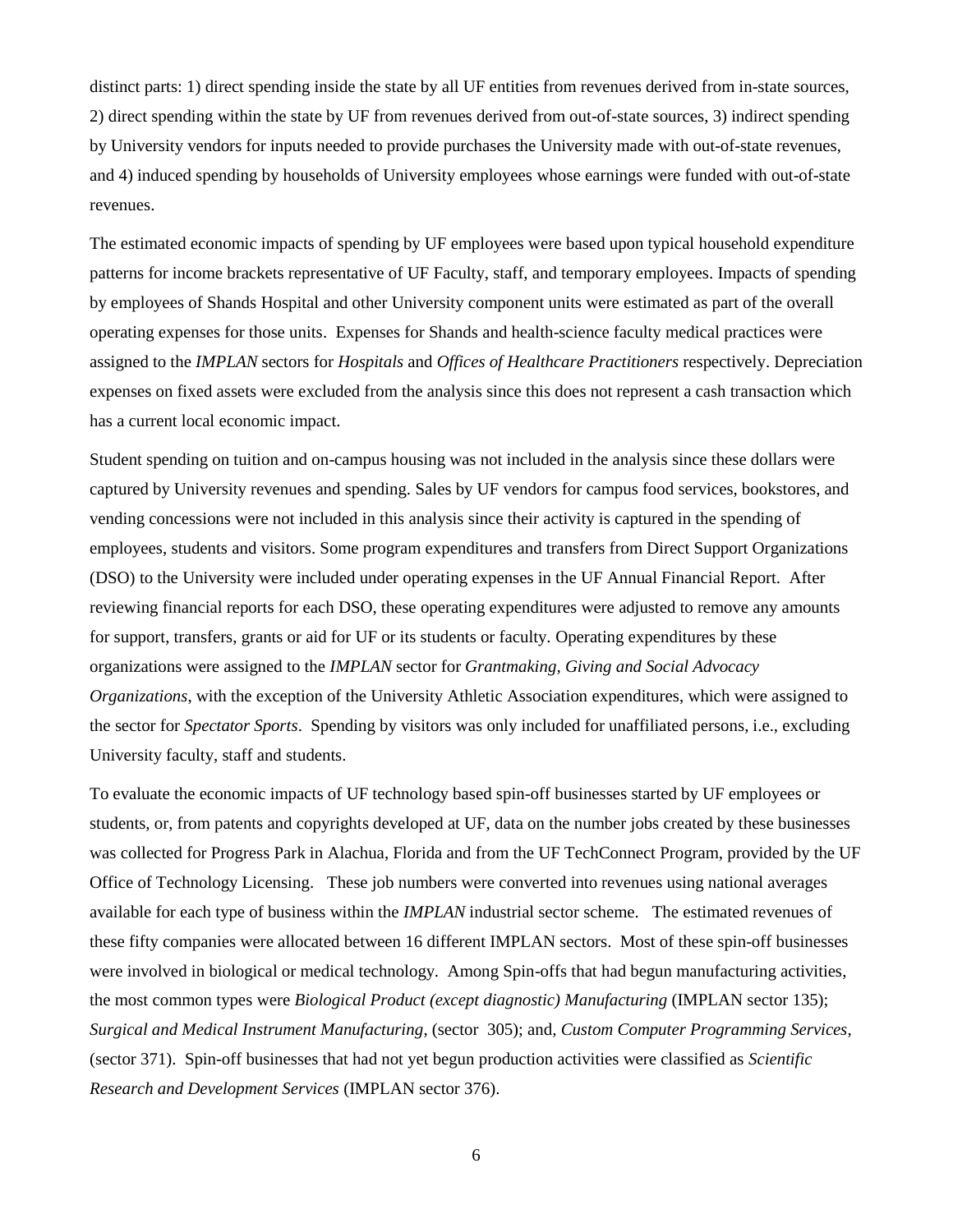# **Revenues to the University of Florida and Affiliated Organizations**

<span id="page-7-0"></span>Total revenues to the University of Florida and its affiliated organizations in FY 2009-10 are summarized in Table 1 and Figure 1. Revenues for FY 2009-10 totaled over \$4.27 billion, and of this amount, an estimated \$2.00 billion, or 46.9 percent, originated from sources outside the State of Florida. Shands Healthcare was responsible for \$1.69 billion or 39.6 percent of total revenues, of which 47 percent were estimated to come from outside Florida (primarily Medicare and Medicaid). Grants and contracts for sponsored research activities totaled \$672 million, of which nearly 74 percent, or \$496 million, came from outside the State. State appropriations to UF for the 2009-10 fiscal year amounted to \$593 million including nearly \$41 million in federal government (*American Recovery & Reinvestment Act*) funds, which represented 13.9 percent of total University revenues. Transfers from component units (mostly Direct Support Organizations) totaled nearly \$473 million. Student tuition and fees net of scholarships together with federal and state financial aid received totaled \$388 million for fiscal year 2009-10. Sales and services for auxiliary enterprises, educational departments and component units totaled \$130 million. Dormitory and housing revenues from on-campus student residents totaled \$50 million. Interest and investment income amounted to \$31 million, and miscellaneous other revenues were \$11 million for FY 2009-10 (Table 1 and Figure 1).

| Source                                      | <b>Total Amount</b><br>$(million \$ | Amount from<br>Outside<br>Florida<br>$(million \$ | Percent<br>from Outside<br>Florida |
|---------------------------------------------|-------------------------------------|---------------------------------------------------|------------------------------------|
| Shands Healthcare                           | \$1,692.5                           | \$795.5                                           | 47.0%                              |
| Contracts and Grants                        | \$672.2                             | \$496.1                                           | 73.8%                              |
| <b>State Appropriations</b>                 | \$593.1                             | \$40.9                                            | 6.9%                               |
| Transfers from Direct Support Organizations | \$472.8                             | \$236.4                                           | 50.0%                              |
| Tuition & Fees net of Scholarship           | \$245.4                             | \$164.7                                           | 67.1%                              |
| Faculty Clinical Practices net of transfers | \$233.4                             | \$109.7                                           | 47.0%                              |
| Fed & State Student Financial Aid           | \$142.2                             | \$74.1                                            | 52.1%                              |
| Sales and Services                          | \$130.3                             | \$28.0                                            | 21.5%                              |
| Dorm, Housing & Other Rentals               | \$50.1                              | \$26.3                                            | 52.6%                              |
| <b>Other Revenues</b>                       | \$42.2                              | \$1.8                                             | 4.2%                               |
| <b>Total</b>                                | \$4,274.1                           | \$2,003.8                                         | 46.9%                              |

**Table 1. Revenues to the University of Florida and Affiliated Organizations in FY 2009-10**

Sources: UF Finance and Accounting; UF Annual Financial Report, 2009-10; Shands Hospital, UF Foundation.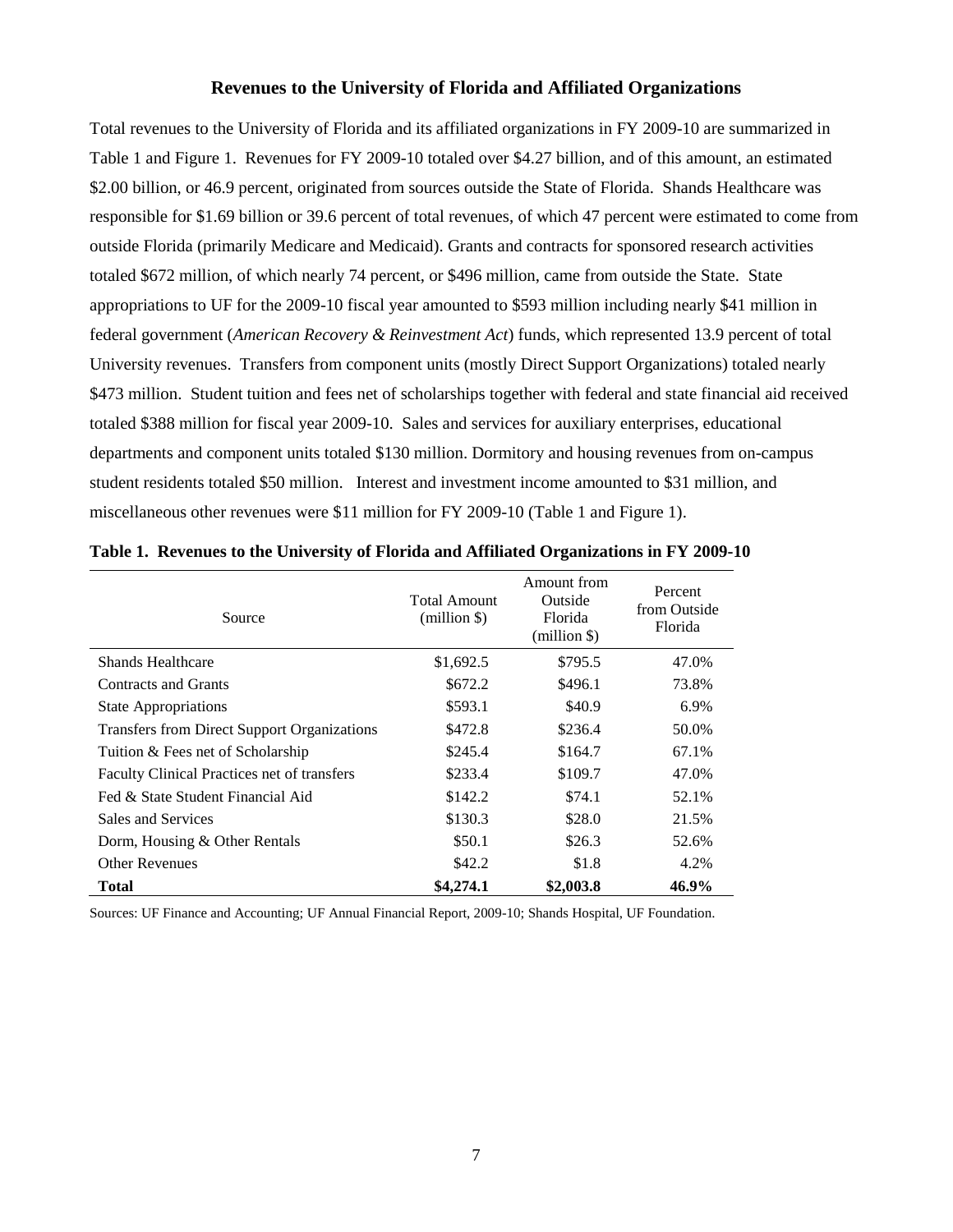

#### **Figure 1. Summary of Revenues to the University of Florida and Affiliated Organizations in FY 2009-10**

# <span id="page-8-0"></span>**Expenditures by the University of Florida, Affiliated Organizations, Students and Visitors**

Expenditures by the University of Florida, affiliated organizations, students, and visitors in FY 2009-10 are summarized in Table 2 and Figure 2. Excluding certain non-cash transactions such as depreciation, these University related expenditures totaled \$5.83 billion for the fiscal year, of which an estimated \$4.92 billion occurred inside the state of Florida (Table 2). This spending generates direct economic impacts for the State. Purchases or spending by Florida businesses, government agencies, and residents that occurs outside the State represent an economic leakage that does not generate economic impacts for Florida. Based on the estimated sources of revenues for the University, its affiliated organizations, students, and visitors, a total of \$2.51 billion, or 42.9 percent of total UF related expenditures inside Florida, were funded from out-of-state sources. This spending is important because it generates secondary indirect and induced economic impacts for the State.

Spending for University operations, including personnel expenditures, totaled \$1.75 billion for FY 2009-10 (Table 2). Nearly 72 percent, or \$1.25 billion, of these operational expenditures consisted wages, salaries, benefits and taxes for employees. The next largest category of operational expenditures was for Miscellaneous/Other at \$96 million, followed by nearly \$82 million for Professional Services. The University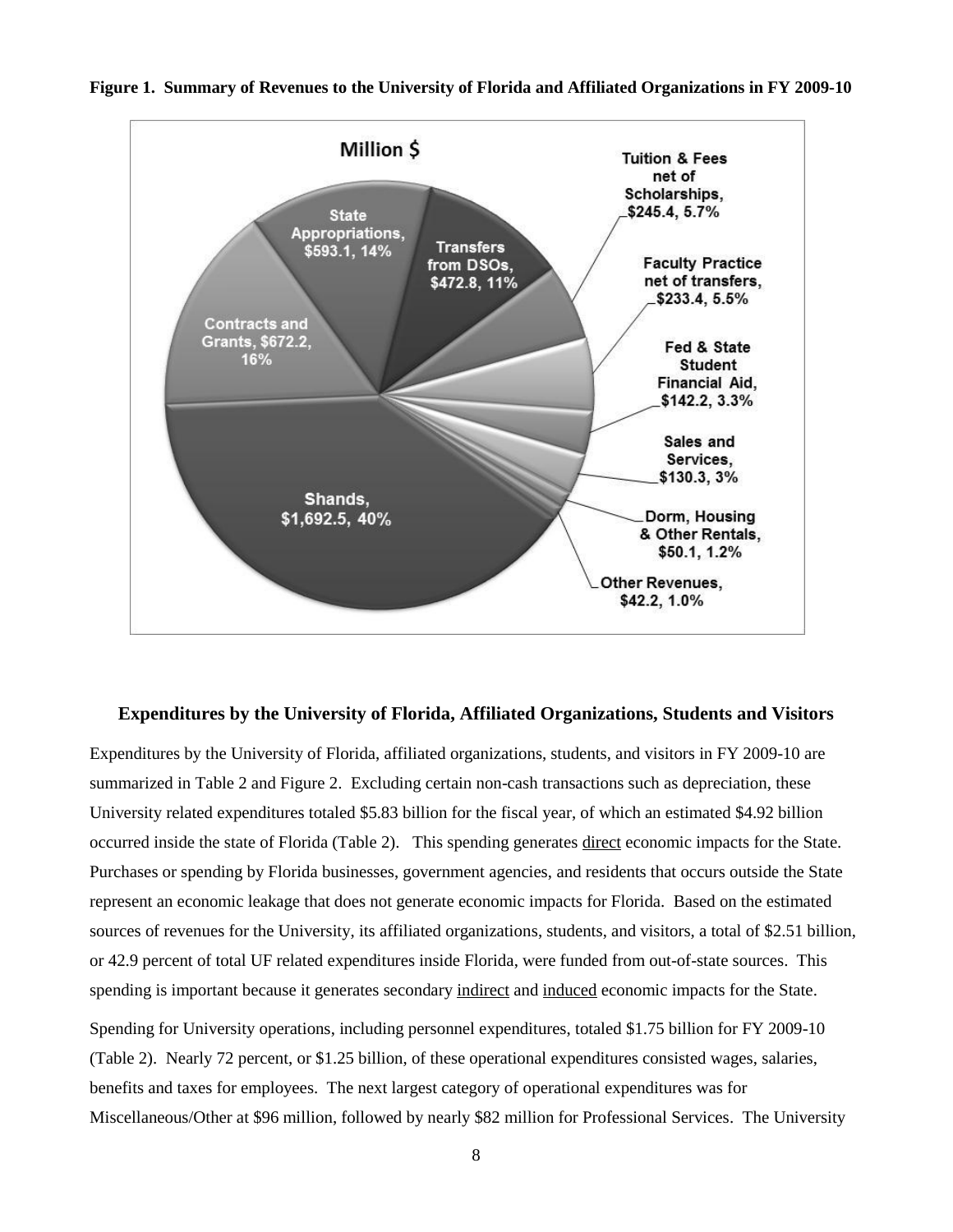spent \$79 million on supplies and nearly \$57 million on utilities. Almost \$1.58 billion of Operations spending occurred within the State, with \$731 million of this spending being funded from out-of-state sources. Capital outlays by the University and affiliated organizations totaled \$406 million for FY 09-10, including \$321 million in building construction and renovation, and \$36 million in purchases of laboratory, scientific and technical equipment.

Expenditures related to Healthcare Services totaled \$2.03 billion for FY 09-10, with the bulk of these expenditures being made by Shands Hospitals (\$1.53 billion), Florida Clinical Practice Associates (\$292 million), and Jacksonville Physicians (\$170 million). A total of \$725 million of in-State healthcare spending was funded from out-of-state sources (Table 2).

Direct support organizations (DSO) had operating expenses of \$179 million, excluding transfers supporting the University. Most of these expenditures were made by the University Athletic Association (\$83 million), the University of Florida Foundation (\$30.2 million), and the UF Research Foundation (\$13.7 million). A total of \$38.6 million of in-State spending by these DSOs was funded from out-of-state sources (Table 2).

Estimated revenues/expenditures of \$543 million for UF spin-off enterprises were based on employment data. Most of these spin-offs are associated with bio-medical research, resulting in \$476 million of these dollars being utilized in bio-tech related industry sectors. It was assumed that 100 percent of these revenues/expenditures were derived from out-of-State sources, either because these firms are funded with venture capital or because they provide unique products or services that are marketed world-wide.

Total student spending was estimated at \$727 million, with \$279 million for off-campus housing, \$157 million for food and beverages, \$104 million for Personal items and Health Insurance, \$115 million for Books, Supplies and Computers, \$40 million for clothing, and \$33 million for transportation. A total of \$174 million in student spending was sourced from outside the state of Florida (Table 2).

Spending by unaffiliated visitors to University related venues or events was estimated to total \$233 million for FY 2009-10. About 62 percent (\$144 million) of this spending was associated with academic, healthcare or cultural related functions throughout the State. The remaining thirty-eight percent of visitor spending ( \$88.7 million) was associated with various University athletic activities, mostly on the main campus in Gainesville. In contrast, the distribution of almost \$50 million in spending by out-of-State visitors, which generated secondary impacts, was approximately evenly divided between athletic and non-athletic venues (Table 2).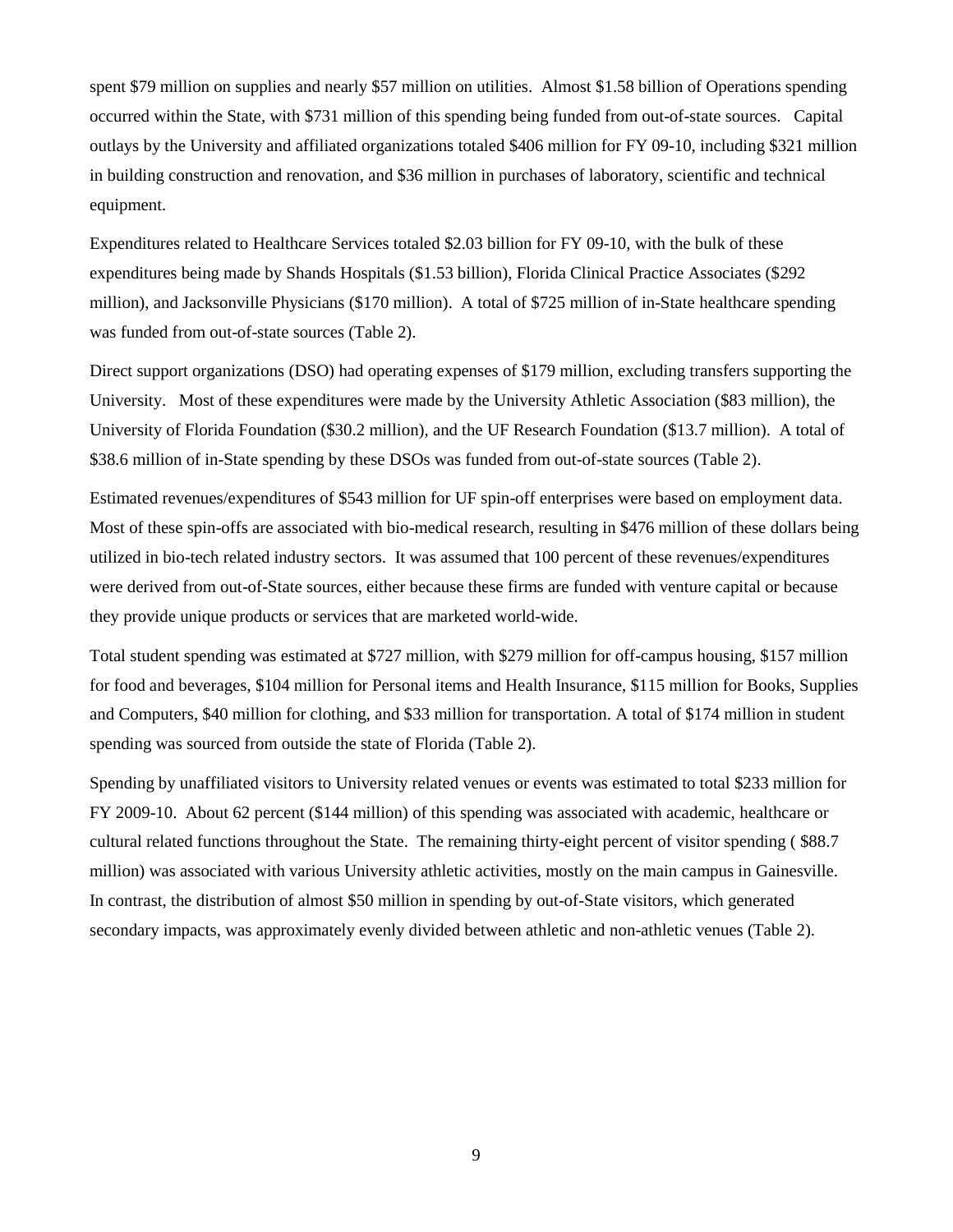| <b>Activity or Entity</b>                    | <b>Total Expenditures</b><br>(million <sub>5</sub> ) | Expenditures<br>In-State<br>(million \$) | Expenditures from<br><b>Outside Sources</b> (million<br>$\mathcal{S}$ |
|----------------------------------------------|------------------------------------------------------|------------------------------------------|-----------------------------------------------------------------------|
| <b>Operations</b>                            | 1,750.71                                             | 1,577.81                                 | 731.07                                                                |
| Personnel                                    | 1,254.02                                             | 1,254.02                                 | 581.05                                                                |
| Miscellaneous/Other                          | 96.11                                                | 50.79                                    | 23.54                                                                 |
| <b>Professional Services</b>                 | 81.74                                                | 73.09                                    | 33.87                                                                 |
| Supplies                                     | 79.13                                                | 32.87                                    | 15.23                                                                 |
| Utilities                                    | 56.77                                                | 45.25                                    | 20.97                                                                 |
| Building Maintenance & Repair                | 40.20                                                | 39.14                                    | 18.14                                                                 |
| Travel                                       | 37.83                                                | 15.61                                    | 7.23                                                                  |
| Finance & Insurance                          | 36.59                                                | 24.59                                    | 11.39                                                                 |
| Equipment                                    | 28.94                                                | 18.77                                    | 8.70                                                                  |
| <b>Asset Purchases</b>                       | 405.93                                               | 349.36                                   | 236.80                                                                |
| Building/Structures                          | 321.45                                               | 319.82                                   | 222.02                                                                |
| Lab/Science/Tech                             | 35.83                                                | 10.17                                    | 4.71                                                                  |
| Office equipment                             | 24.84                                                | 8.05                                     | 3.73                                                                  |
| Library                                      | 7.61                                                 | 2.42                                     | 1.12                                                                  |
| Furniture                                    | 5.49                                                 | 1.74                                     | 0.81                                                                  |
| Other Capital Outlay                         | 10.71                                                | 7.16                                     | 4.41                                                                  |
| <b>Healthcare Services</b>                   | 2,027.46                                             | 1,541.60                                 | 724.55                                                                |
| <b>Shands Hospitals</b>                      | 1,533.67                                             | 1,072.50                                 | 504.07                                                                |
| <b>Florida Clinical Practice Associates</b>  | 292.29                                               | 277.68                                   | 130.51                                                                |
| Jacksonville Physicians                      | 170.13                                               | 161.62                                   | 75.96                                                                 |
| <b>Faculty Dentistry Associates</b>          | 16.22                                                | 15.40                                    | 7.24                                                                  |
| <b>Public Health Professions</b>             | 7.13                                                 | 6.77                                     | 3.18                                                                  |
| Veterinary Medicine Associates               | 5.93                                                 | 5.63                                     | 2.65                                                                  |
| <b>Other Faculty Practices</b>               | 2.10                                                 | 1.99                                     | 0.94                                                                  |
| <b>Direct Support Organizations</b>          | 143.10                                               | 106.40                                   | 38.58                                                                 |
| University Athletic Association              | 82.84                                                | 66.09                                    | 13.22                                                                 |
| <b>UF</b> Foundation                         | 30.16                                                | 20.18                                    | 15.34                                                                 |
| <b>UF Research Foundation</b>                | 13.75                                                | 9.20                                     | 6.99                                                                  |
| UF Alumni Assoc.                             | 5.29                                                 | 3.54                                     | 0.98                                                                  |
| UF Leadership & Ed. Foundation               | 2.83                                                 | 1.89                                     | 0.53                                                                  |
| <b>Gator Boosters</b>                        | 2.61                                                 | 1.75                                     | 0.49                                                                  |
| Other Direct Support Organizations           | 5.62                                                 | 3.76                                     | 1.04                                                                  |
| <b>Florida Spin-off Companies</b>            | 543.24                                               | 543.24                                   | 543.24                                                                |
| Biological/Medical Technology                | 475.51                                               | 475.51                                   | 475.51                                                                |
| Electronics                                  | 9.91                                                 | 9.91                                     | 9.91                                                                  |
| Telecommunications                           | 4.36                                                 | 4.36                                     | 4.36                                                                  |
| Computers and Networking                     | 10.71                                                | 10.71                                    | 10.71                                                                 |
| Scientific research and development services | 29.35                                                | 29.35                                    | 29.35                                                                 |
| Other                                        | 13.40                                                | 13.40                                    | 13.40                                                                 |
| <b>Student Spending</b>                      | 727.30                                               | 598.77                                   | 173.59                                                                |
| Housing                                      | 279.05                                               | 195.33                                   | 56.63                                                                 |
| Food                                         | 156.47                                               | 143.99                                   | 41.74                                                                 |
| Personal & Health Insurance                  | 103.77                                               | 83.80                                    | 24.30                                                                 |
| Books, Supplies and Computer                 | 115.62                                               | 109.18                                   | 31.65                                                                 |
| Clothing                                     | 39.70                                                | 37.71                                    | 10.93                                                                 |
| Transportation                               | 32.70                                                | 28.75                                    | 8.34                                                                  |
| <b>Visitor Spending</b>                      | 232.90                                               | 198.35                                   | 49.97                                                                 |
| Cultural & academic venues                   | 144.23                                               | 123.19                                   | 24.93                                                                 |
| Athletic events                              | 88.67                                                | 75.16                                    | 25.04                                                                 |
| <b>Grand Total</b>                           | 5,830.63                                             | 4,915.53                                 | 2,507.61                                                              |

# **Table 2. Expenditures by the University of Florida, Affiliated Organizations, Students and Visitors in FY 2009-10**

Note: Expenditures by healthcare services, direct support organizations, and other enterprises, are for operations, net of transfers to the University. Depreciation was also excluded from University Operations and Shands Healthcare expenditures. Florida Spin-off company expenditures were assumed to equal revenues, which were estimated from IMPLAN output per employee data.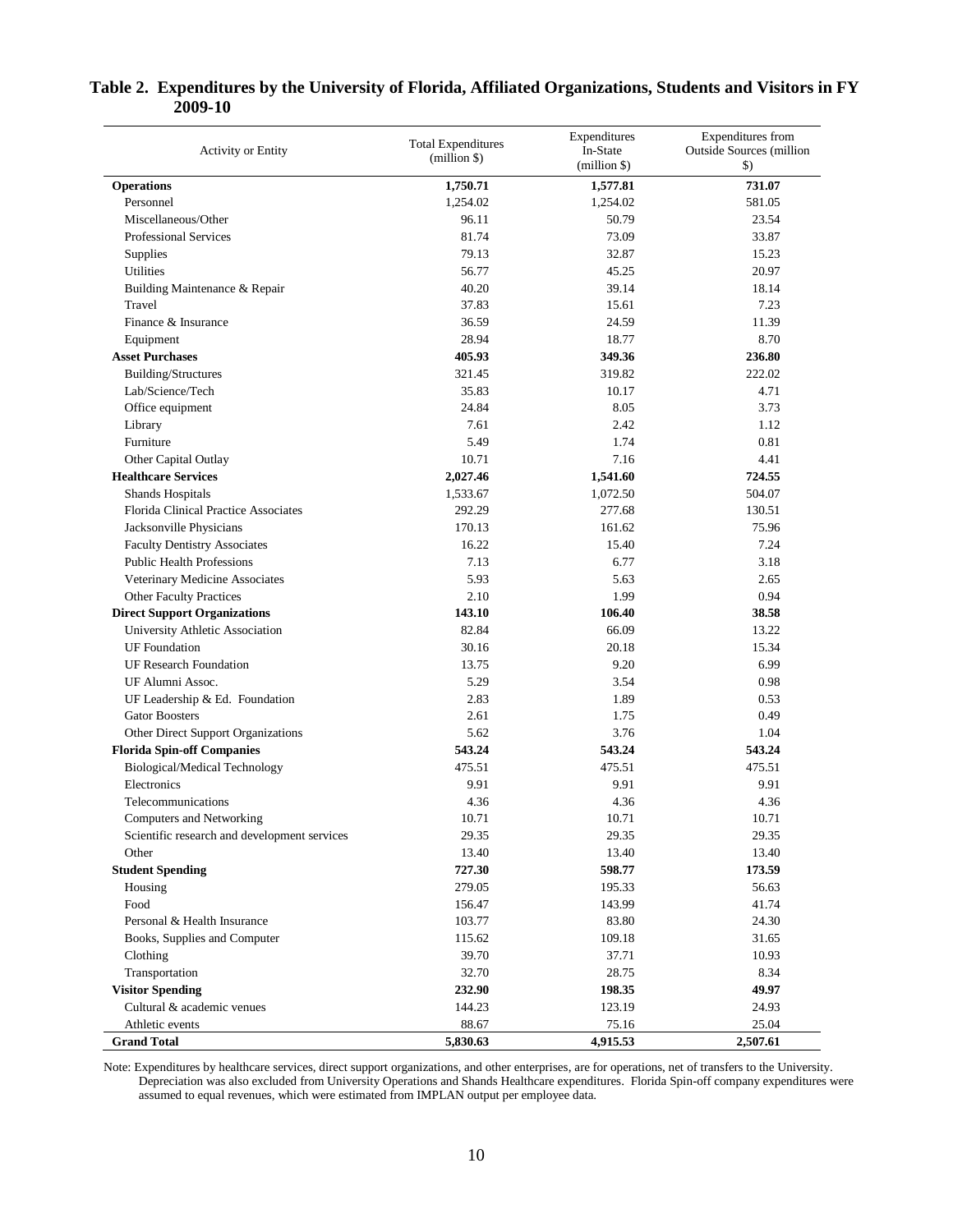

# **Figure 2. Summary of Expenditures by the University of Florida, Affiliated Organizations, Students and Visitors in FY 2009-10**

# <span id="page-11-0"></span>**Economic Impacts of the University of Florida, Affiliated Organizations, Students and Visitors**

The estimated total employment, output, value added, labor income and indirect business tax impacts associated with the University of Florida for fiscal year 2009-10 are shown in Table 3, and Figures 3, 4, 5, 6 and 7. These impacts represent not only the direct effects of University related expenditures, but also the indirect and induced effects calculated using regional economic multipliers for in-state spending funded by revenues from outside sources (see methods).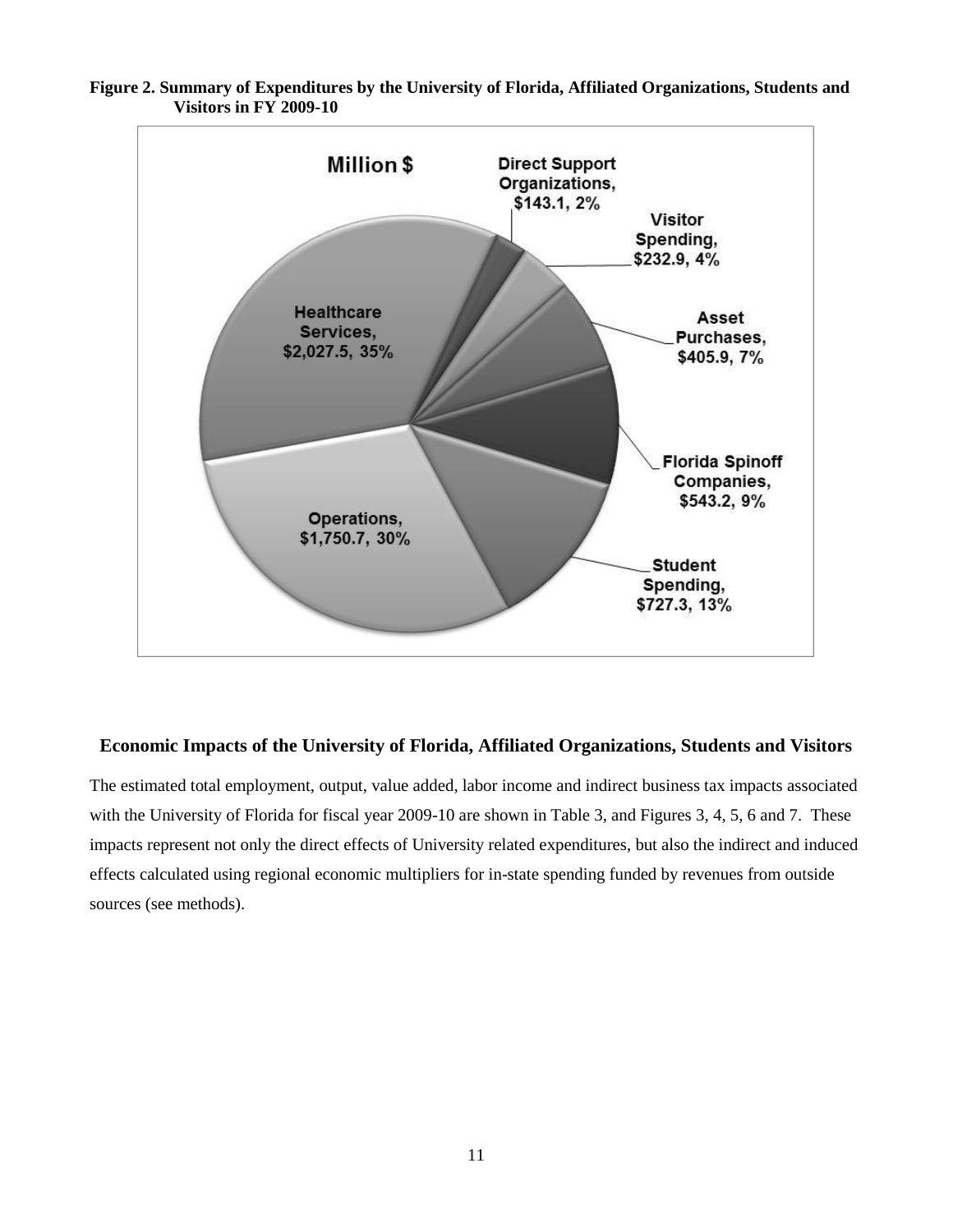| <b>Activity or Entity</b>                                | Employ-<br>ment<br>Impacts | Output<br>Impacts  | Value<br>Added<br>Impacts | Labor<br>Income<br>Impacts                  | Indirect<br><b>Business</b><br>Taxes<br>Impacts |
|----------------------------------------------------------|----------------------------|--------------------|---------------------------|---------------------------------------------|-------------------------------------------------|
|                                                          | Jobs*                      |                    |                           | --------Million \$------------------------- |                                                 |
| <b>Operations</b>                                        | 45,901                     | 2,340.18           | 1,459.17                  | 887.48                                      | 128.30                                          |
| Personnel                                                | 41,503                     | 1,780.40           | 1,117.43                  | 676.84                                      | 99.54                                           |
| Miscellaneous                                            | 1,303                      | 149.55             | 92.76                     | 55.95                                       | 7.71                                            |
| <b>Professional Services</b>                             | 774                        | 94.66              | 56.14                     | 42.10                                       | 2.82                                            |
| Utilities                                                | 399                        | 81.01              | 53.84                     | 24.05                                       | 6.94                                            |
| Building Maintenance & Repair                            | 655                        | 69.24              | 39.51                     | 29.12                                       | 2.08                                            |
| Supplies                                                 | 499                        | 58.81              | 34.13                     | 21.78                                       | 2.90                                            |
| Finance & Insurance                                      | 286                        | 45.20              | 28.93                     | 15.26                                       | 2.26                                            |
| Equipment                                                | 255                        | 33.09              | 20.06                     | 12.98                                       | 2.18                                            |
| Travel                                                   | 227                        | 28.20              | 16.37                     | 9.41                                        | 1.88                                            |
| <b>Asset Purchases</b>                                   | 6,458                      | 720.22             | 404.02                    | 292.45                                      | 22.71                                           |
| Building/Structures                                      | 6,138                      | 668.69             | 378.58                    | 276.35                                      | 20.67                                           |
| Lab/Science/Tech                                         | 90                         | 17.50              | 8.03                      | 5.16                                        | 0.43                                            |
| Office equipment                                         | 37                         | 12.02              | 3.97                      | 2.07                                        | 0.20                                            |
| Library                                                  | 25                         | 4.05               | 1.99                      | 1.18                                        | 0.09                                            |
| Vehicles                                                 | 45<br>18                   | 3.97<br>2.92       | 2.97                      | 2.22<br>0.85                                | 0.44<br>0.07                                    |
| Furniture<br>Other Capital Outlay                        | 104                        | 11.08              | 1.43<br>7.06              | 4.61                                        | 0.81                                            |
| <b>Healthcare Services</b>                               | 28,888                     |                    | 1,663.85                  |                                             | 80.74                                           |
|                                                          | 21,350                     | 2,877.44           | 1,113.92                  | 1,278.13<br>846.02                          | 56.03                                           |
| Shands Hospitals<br>Florida Clinical Practice Associates | 4,432                      | 1,995.20<br>522.37 | 325.76                    | 255.98                                      | 14.54                                           |
| Jacksonville Physicians                                  | 2,579                      | 304.05             | 189.61                    | 148.99                                      | 8.46                                            |
| <b>Faculty Dentistry Associates</b>                      | 246                        | 28.98              | 18.07                     | 14.20                                       | 0.81                                            |
| <b>Public Health Professions</b>                         | 108                        | 12.74              | 7.94                      | 6.24                                        | 0.35                                            |
| Veterinary Medicine Associates                           | 142                        | 10.37              | 6.21                      | 4.86                                        | 0.45                                            |
| <b>Other Faculty Practices</b>                           | 32                         | 3.75               | 2.34                      | 1.84                                        | 0.10                                            |
| <b>Direct Support Organizations</b>                      | 2,125                      | 180.49             | 112.85                    | 91.83                                       | 9.57                                            |
| University Athletic Association                          | 1,215                      | 92.57              | 62.66                     | 52.80                                       | 6.66                                            |
| <b>UF</b> Foundation                                     | 511                        | 48.97              | 28.12                     | 21.36                                       | 1.68                                            |
| <b>UF Research Foundation</b>                            | 219                        | 22.32              | 12.82                     | 9.74                                        | 0.77                                            |
| UF Alumni Assoc.                                         | 56                         | 5.39               | 2.92                      | 2.50                                        | 0.13                                            |
| UF Leadership & Ed. Foundation                           | 30                         | 2.88               | 1.56                      | 1.33                                        | 0.07                                            |
| <b>Gator Boosters</b>                                    | 35                         | 2.66               | 1.68                      | 1.45                                        | 0.11                                            |
| Other Direct Support Organizations                       | 59                         | 5.72               | 3.10                      | 2.65                                        | 0.14                                            |
| <b>Florida Spin-off Companies</b>                        | 8,098                      | 1,433.98           | 666.94                    | 431.54                                      | 47.66                                           |
| <b>Biological/Medical Technology</b>                     | 6,776                      | 1,255.32           | 568.83                    | 361.02                                      | 166.18                                          |
| Electronics                                              | 155                        | 24.59              | 12.19                     | 8.08                                        | 3.27                                            |
| Telecommunications                                       | 56                         | 11.07              | 4.87                      | 3.27                                        | 1.25                                            |
| <b>Computers and Networking</b>                          | 245                        | 28.86              | 17.22                     | 13.09                                       | 3.06                                            |
| Scientific research and development services             | 686                        | 84.07              | 49.24                     | 36.40                                       | 9.93                                            |
| Other                                                    | 180                        | 30.07              | 14.59                     | 9.67                                        | 4.04                                            |
| <b>Student Spending</b>                                  | 10,795                     | 918.01             | 656.74                    | 350.91                                      | 91.37                                           |
| Housing                                                  | 2,267                      | 296.58             | 211.79                    | 60.67                                       | 27.88                                           |
| Food                                                     | 3,101                      | 219.29<br>129.52   | 148.67                    | 95.91                                       | 20.86                                           |
| Personal & Health Insurance                              | 1,435                      |                    | 87.19                     | 55.56                                       | 10.01<br>19.10                                  |
| Books, Supplies & Computer<br>Clothing                   | 2,545<br>878               | 169.64<br>58.41    | 130.67<br>45.38           | 89.67<br>24.77                              | 8.38                                            |
| Transportation                                           | 569                        | 44.57              | 33.05                     | 24.33                                       | 5.13                                            |
| <b>Visitor Spending</b>                                  | 3,853                      | 289.85             | 201.47                    | 129.44                                      | 29.83                                           |
| Cultural & academic venues                               | 2,320                      | 168.84             | 118.78                    | 76.46                                       | 18.19                                           |
| Athletic events                                          | 1,533                      | 121.01             | 82.69                     | 52.98                                       | 11.64                                           |
| <b>Grand Total</b>                                       | 106,118                    | 8,760.19           | 5,165.04                  | 3,461.79                                    | 410.18                                          |

# **Table 3. Total Economic Impacts in the State of Florida by the University of Florida, Affiliated Organizations, Students and Visitors in FY 2009-10**

Note: total impacts represent direct effect multiplier applied to in-state spending, plus indirect and induced effects multipliers applied to in-state expenditures funded from sources outside Florida. \* Employment impacts represent fulltime, part-time, and seasonal jobs.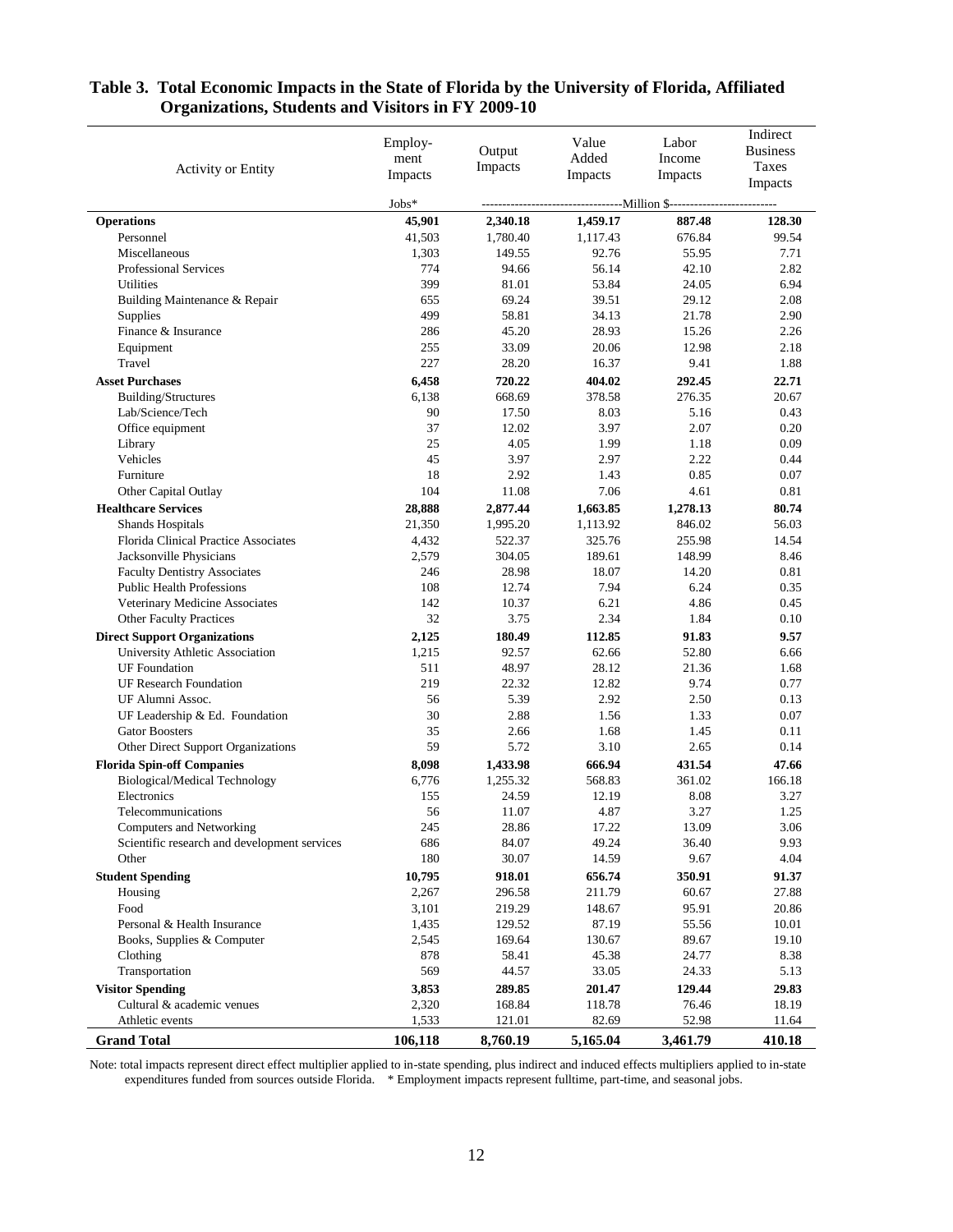#### <span id="page-13-0"></span>**Employment Impacts**

Direct employment by the University of Florida and affiliated organizations in the Fall semester of 2010 was calculated to total 41,434 fulltime and part-time jobs (Table 4). The University itself has an employment of 26,271 jobs, 13,484 of which are permanent, and 12,787 temporary. Shands healthcare accounts for an additional 13,500 jobs at all its hospitals and clinics. Another 1,663 jobs are involved in the operation of various Direct Support Organizations. The multiplier (indirect and induced) employment impacts resulting from spending by the University and related organizations are estimated to have generated an additional 64,648 jobs for Florida's economy in 2010. Thus, the estimated total employment impact of the University and its affiliated organizations for the State in 2009-10 was 106,118 fulltime and part-time jobs (Table 3 and Figure 3). This represents an implied employment multiplier of 2.56 total jobs, per direct job.

Total employment impacts of University Operations were 45,901 jobs (43 percent) followed by Shands and other University related healthcare services at 28,888 jobs, or 27 percent of the total. Job impacts from spending by UF students led to 10,795 jobs for the State. Technology spin-off company spending created 8,098 jobs. University asset purchases created 6,458 jobs for the State. Job impacts from spending by University visitors were estimated at 3,853 jobs for the State, and operational expenditures by Direct Support Organizations generated 2,123 jobs.

| Entity / Type of Employee                    | Full and       |
|----------------------------------------------|----------------|
|                                              | Part-time Jobs |
| <b>University of Florida</b>                 | 26,271         |
| <b>Regular Faculty</b>                       | 2,980          |
| <b>Administrative Faculty</b>                | 133            |
| Clinical Faculty                             | 923            |
| Librarians                                   | 81             |
| <b>Extension Agents</b>                      | 302            |
| PK Yonge Lab School                          | 76             |
| <b>Career Faculty</b>                        | 233            |
| Post Doc/Research Associates                 | 590            |
| <b>TEAMS</b>                                 | 6,698          |
| <b>USPS</b>                                  | 1,468          |
| <b>Total Regular UF Employees</b>            | 13,484         |
| Other Personal Services *                    | 12,787         |
| <b>Shands Hospitals</b>                      | 13,500         |
| <b>Direct Support Organizations</b>          | 1,663          |
| University Foundation                        | 255            |
| University Athletic Association              | 1,408          |
| <b>Total UF and Affiliated Organizations</b> | 41,434         |

|  |  | Table 4. Direct Employment at the University of Florida and Affiliated Organizations in 2010 |
|--|--|----------------------------------------------------------------------------------------------|
|  |  |                                                                                              |

\* Non-Permanent Employees, mainly students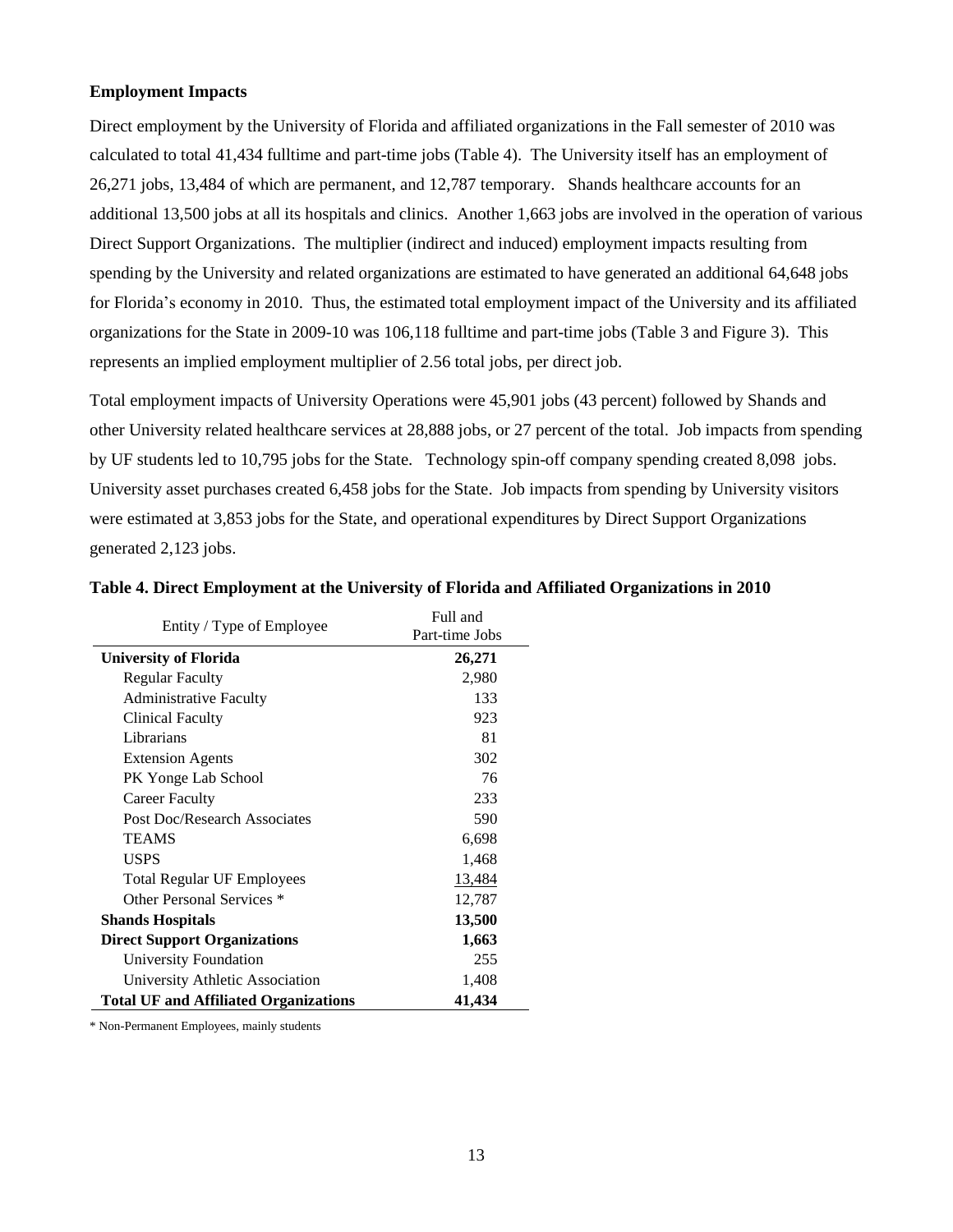

**Figure 3. Summary of Employment Impacts of the University of Florida, Affiliated Organizations, Students and Visitors in FY 2009-10**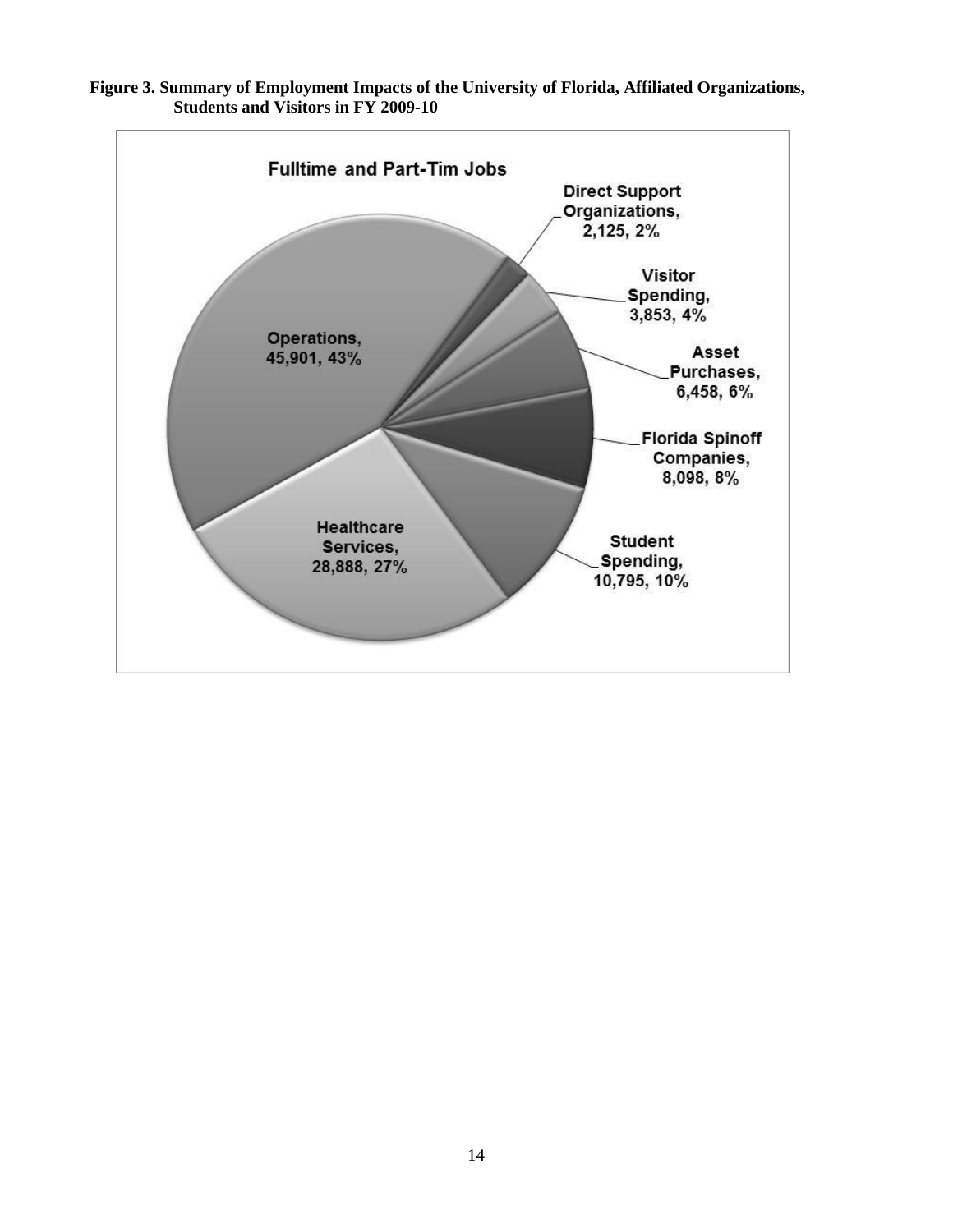# <span id="page-15-0"></span>**Output Impacts**

Output or revenue impacts on the State of Florida from UF related activities were estimated to total \$8.76 billion dollars for FY 2009-10 (Table 3 and Figure 4). Among specific UF entities, some \$2.88 billion in output impacts, or 33 percent of the total, resulted from activities associated with Shands Healthcare and Faculty Clinic Practices. University Operations, including personnel expenditures, generated \$2.34 billion (27 %) of these total output impacts. UF technology spin-off companies contributed \$1.43 billion (16%) to these output impacts. Eleven percent of the total output impacts (\$918 million) were generated by student spending, not including tuition and campus housing. Asset purchases by UF led to \$720 million in output impacts for the State, while visitor spending and direct support organizations created \$290 and \$180 million in output impacts respectively (Figure 4).



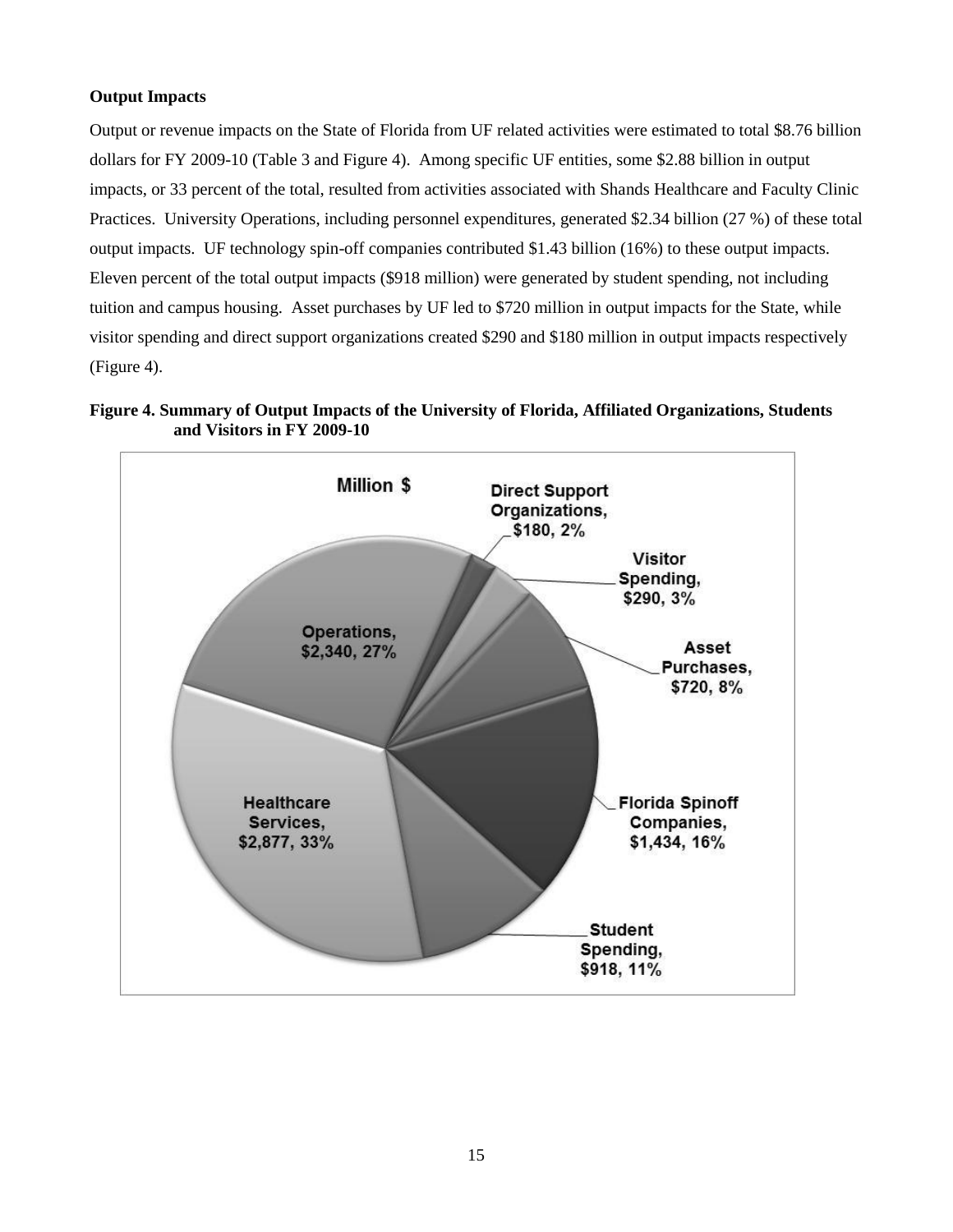# <span id="page-16-0"></span>**Total Value Added Impacts**

l

Total value added is comprised of labor income to individuals, business profits, other property-related income and taxes. The total value added impact of the University of Florida on the State was estimated to equal \$5.17 billion for FY 2009-10. This represented approximately 0.71 percent of the Florida's \$729.5 billion Gross State Product (GSP) for 2009.<sup>4</sup> GSP is the broadest measure of economic activity, which is equivalent to the Gross Domestic Product at the national level. Value added impacts for the major components of the University on Florida were \$1.66 billion for Healthcare services, \$1.46 billion from UF Operations, \$667 million for technology spin-offs, \$657 million for student spending, \$404 million due to Asset Purchases, \$201 million from Visitor Spending, and \$113 million for Direct Support Organizations (Table 3 and Figure 5).



**Figure 5. Summary of Value-added Impacts of the University of Florida, Affiliated Organizations, Students and Visitors in FY 2009-10**

<sup>4</sup> Bureau of Economic Analysis, Regional Economic Accounts, "Gross Domestic Product by State", http://www.bea.gov/regional/gsp/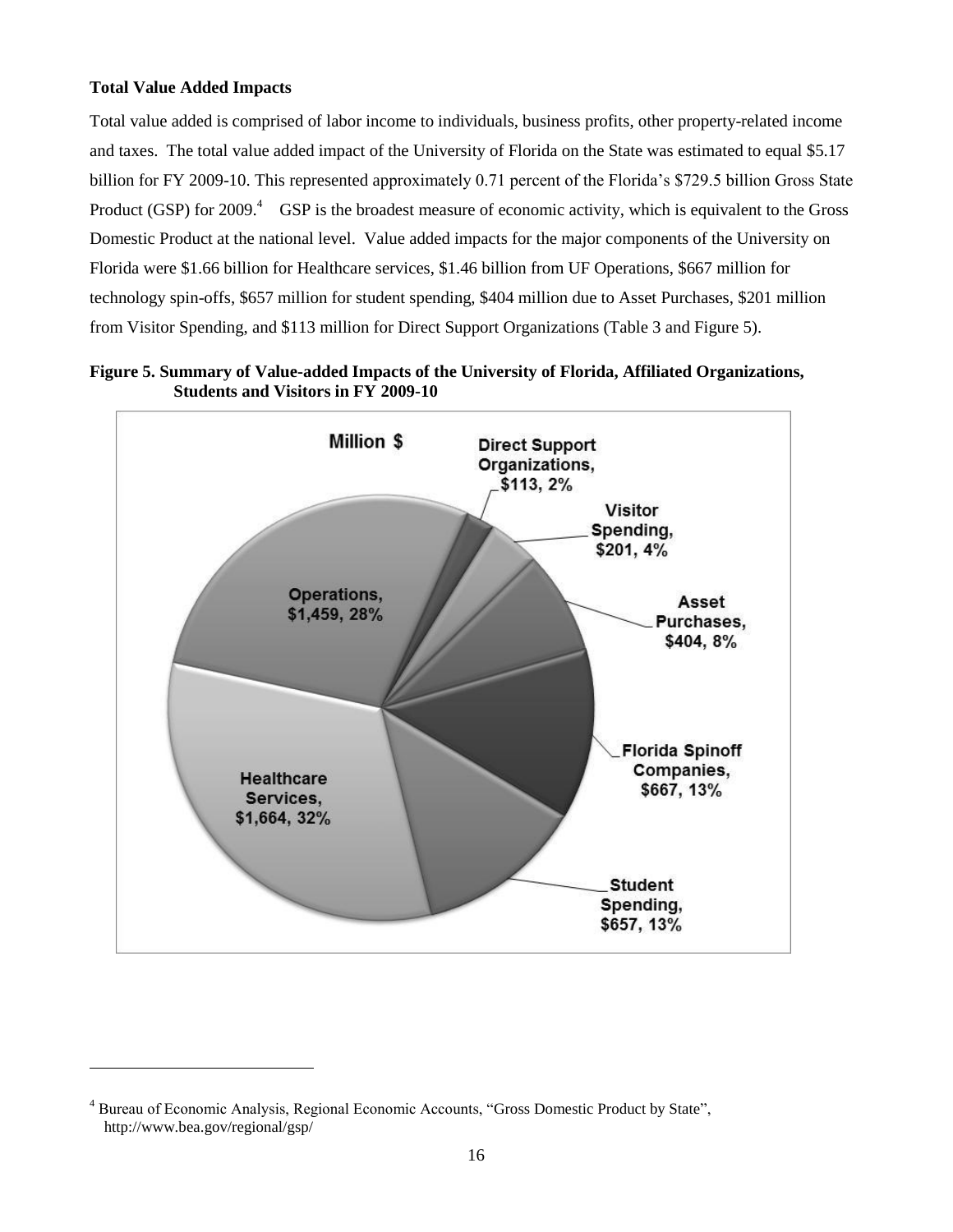# <span id="page-17-0"></span>**Labor Income Impacts**

Labor Income is a major component of value-added that represents all forms of employee compensation as well as self-employed (proprietor) income. Total labor income impacts to the State from University related activities were estimated at \$3.46 billion for FY 2009-10 (Table 3, Figure 6). Healthcare Services generated \$1.28 billion in these impacts, or 37 percent of the total. This is the highest share of all types of impacts for Healthcare Services because healthcare tends to be both labor intensive and have above average employee compensation. Labor income impacts from University operations were estimated at \$887 million for FY 2009-10, representing 26 percent of the total. The ranking of the remaining University components in terms of Labor Income impacts was identical to those for value-added, with spin-offs contributing \$432 million (12%), student spending contributing \$351 million (10%), asset purchases generating \$292 million (8%), visitor spending creating \$129 million (4%), and direct support organizations contributing \$92 million (3%) (Figure 6).

**Figure 6. Summary of Labor Income Impacts of the University of Florida, Affiliated Organizations, Students and Visitors in FY 2009-10**

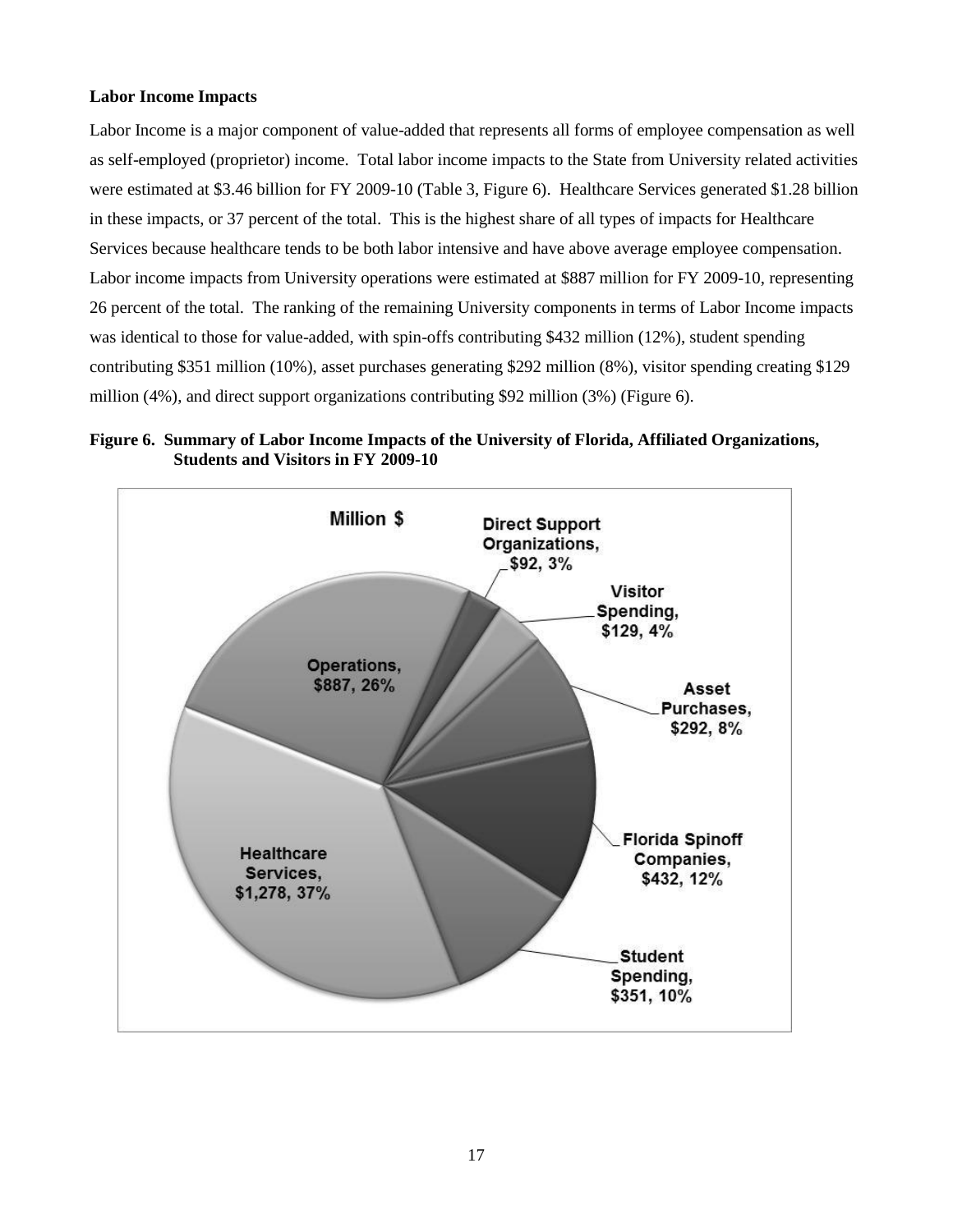# <span id="page-18-0"></span>**Indirect Business Tax Impacts**

Indirect Business Taxes (IBT) are another component of value-added that includes sales, excise, and property taxes as well as fees and licenses paid by businesses during normal operations, but does not include taxes on profits or income. These types of impacts were included in the analysis to help compare State support to taxes generated by the University. Total IBT impacts from University related activities in FY 2009-10 were estimated at \$410 million (Table 3, Figure 7). Thirty-one percent of IBT impacts were generated by regular University operations. In contrast to the other types of impacts, Student Spending was the second largest source of impacts, at \$91 million or 22 percent of the total. The importance of student spending for IBT impacts is primarily due to sales taxes generated through student retail purchases. University technology spin-off businesses generated \$48 million in IBT impacts for the State, representing 12 percent of total impacts. The contribution to IBT impacts by the remaining University activities included \$23 million for asset purchases, \$30 million from visitor spending, and \$10 million from direct support organizations.

**Figure 7. Summary of Indirect Business Impacts of the University of Florida, Affiliated Organizations, Students and Visitors in FY 2009-10**

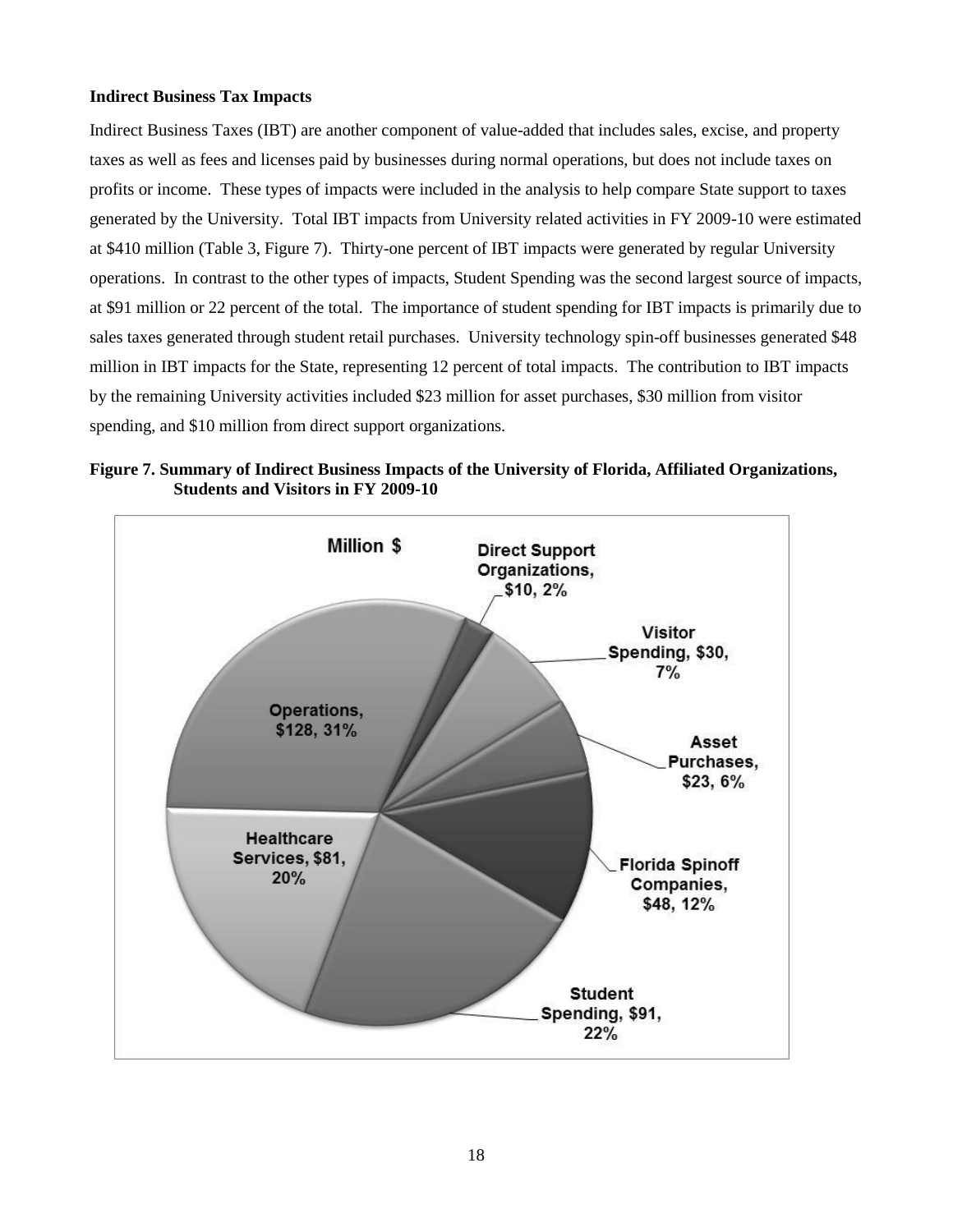# **Student Attendance and Spending**

<span id="page-19-0"></span>Data on University of Florida student enrollment is shown in Table 5. Enrollment for the fall 2009 semester was 50,844 students, of which 43,115 were Florida residents and 7,729 were non-residents. Total cumulative enrollment for the fall, spring, and summer semesters in FY 2009-10 was 128,374 student-semesters. Overall, 74 percent (107,730) of enrolled student semesters were Florida residents and 16 percent (20,644) were out-ofstate. About two-thirds (85,697) of the University's total student-semesters consisted of undergraduate students, with 24 percent (31,415) graduate student-semesters and 9 percent (11,262) professional student semesters. Nearly 95 percent (81,106) of undergraduate student-semesters were Florida residents compared to 55 percent (17,436) of graduate student-semesters and 82 percent (9,188) of professional student-semesters.

| Level         |          | 2009 Fall Semester |        | 2009-10 Fall, Spring, & Summer Semesters |              |         |  |
|---------------|----------|--------------------|--------|------------------------------------------|--------------|---------|--|
|               | In-State | Out-of-State       | Total  | In-State                                 | Out-of-State | Total   |  |
| Undergraduate | 32,808   | 1.738              | 34.546 | 81.106                                   | 4.591        | 85,697  |  |
| Gradate       | 6.577    | 5.246              | 11.823 | 17.436                                   | 13.979       | 31,415  |  |
| Professional  | 3.730    | 745                | 4.475  | 9.188                                    | 2.074        | 11.262  |  |
| Total         | 43.115   | 7.729              | 50,844 | 107,730                                  | 20.644       | 128,374 |  |

**Table 5. UF Student Enrollment by Residency and College Level in FY 2009-10**

Sources: Office of Institutional Planning and Research, <http://www.ir.ufl.edu/factbook/enroll.htm>, and Division of Student Affairs, Housing and Resident Education.

Student expenditures were calculated from cost of attendance data together with enrollment numbers for resident and non-resident students of each classification for FY 2009-10. Student living expenditures were discounted by 25 percent for the summer semester since the length of this term is 12 weeks instead of 16. University revenues from on-campus student housing and commissions paid by food, vending, and bookstore service providers were deducted from student expenditures to avoid double-counting. The proportion of student spending designated as new dollars was determined by the proportion of non-resident students and the proportion of student financial aid that originated from outside the State. The geographic source of funds for student aid and loans was determined from data provided by the UF Office of Institutional Planning and Research<sup>5</sup>. Financial aid designated for University tuition and fees was used to determine the proportion of those payments that originated from outside the State of Florida, but was not otherwise reflected in the impact analysis since these monies were captured by University revenues and spending. Financial aid was assumed to be distributed uniformly among all classifications of students, and aid in the form of loans, grants or scholarships was treated identically.

The Fall 2009 semester student budget is shown in Table 6. The average cost per in-state undergraduate studentsemester was \$8,361, with housing (\$2,430) and tuition (\$2,186) being the largest items. The semester budget

l

<sup>5</sup> Office of Institutional Planning and Research, University of Florida Fact Book - Summary of Student Aide [http://www.ir.ufl.edu/oirapps/factbooktest/tuition/stu\\_aide.aspx.](http://www.ir.ufl.edu/oirapps/factbooktest/tuition/stu_aide.aspx)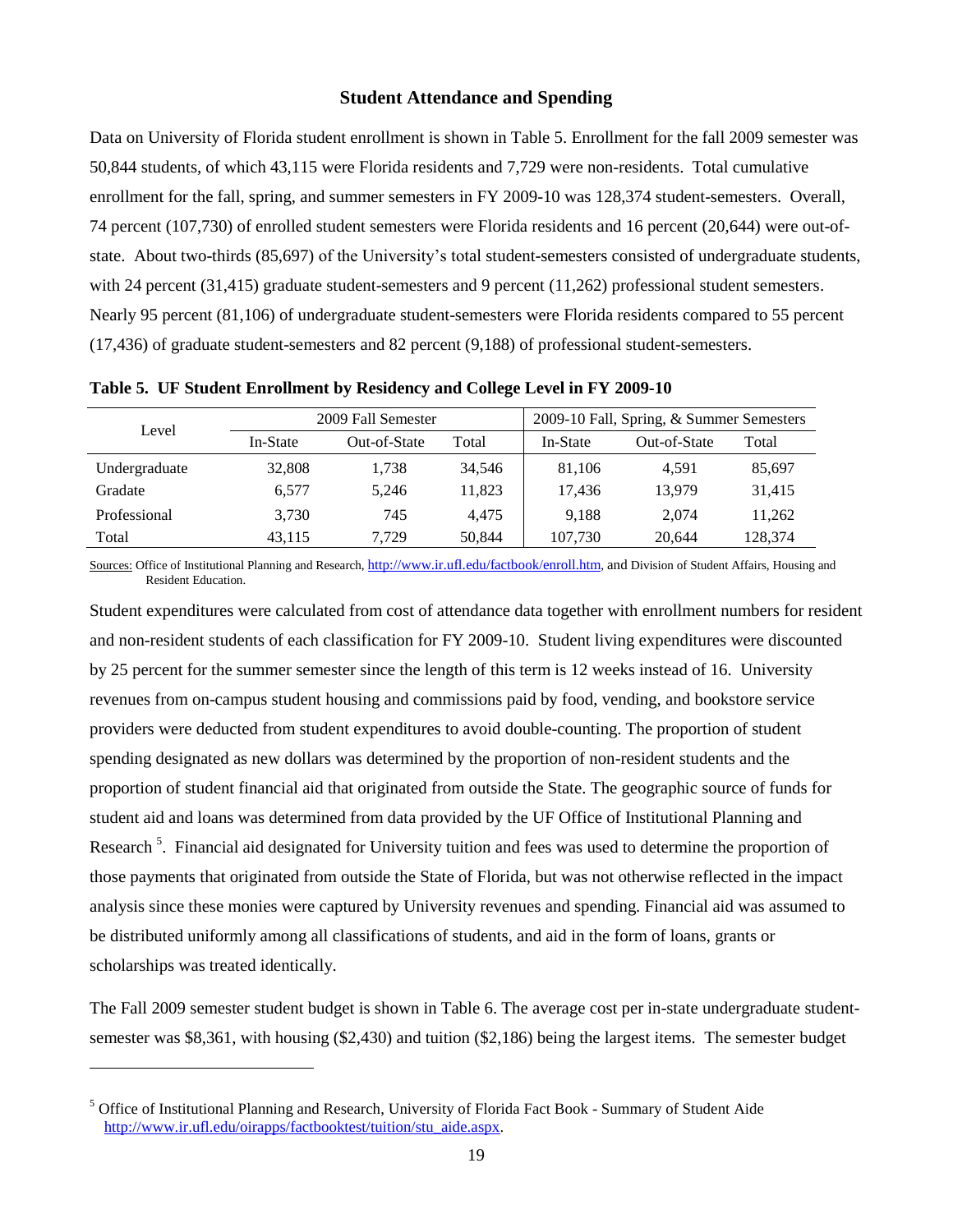for out-of-state undergraduate students was \$9,686 higher, due exclusively to higher out-of-state tuition rates. Tuition costs dominated budgets of both graduate and professional students. Tuition costs for professional students shown in Table 6 are a weighted average for all types. The other primary difference in semester cost of attendance for graduate and professional students was higher housing costs (Table 6). Total FY 2009-10 student spending, excluding tuition, was estimated at \$727 million, of which \$606 million was by Florida residents and \$121 million by non-residents (Table 7). When accounting for the share of student aid that came from in-state and out-of-state sources, student non-tuition expenditures of in-state (local) dollars totaled \$522 million, and non-tuition spending of out-of-state (nonlocal) dollars totaled \$205 million.

| <b>Budget Item</b>         | In-state<br>Under-<br>graduate | Out-of state<br>Under-<br>graduate | In-state<br>Graduate | Out-of-state<br>Graduate | In-state<br>Professional | Out-of-state<br>Professional |
|----------------------------|--------------------------------|------------------------------------|----------------------|--------------------------|--------------------------|------------------------------|
|                            |                                |                                    | <b>Dollars</b>       |                          |                          |                              |
| Tuition & Fees             | 2,186                          | 11,872                             | 4,738                | 13,435                   | 9,367                    | 19,171                       |
| Books & Supplies           | 495                            | 495                                | 495                  | 495                      | 495                      | 495                          |
| Housing                    | 2,430                          | 2,430                              | 3,104                | 3.104                    | 3,104                    | 3,104                        |
| Food                       | 1,320                          | 1,320                              | 1,320                | 1,320                    | 1,320                    | 1,320                        |
| Transportation             | 270                            | 270                                | 270                  | 270                      | 270                      | 270                          |
| Computer                   | 474                            | 474                                | 474                  | 474                      | 474                      | 474                          |
| Clothing                   | 328                            | 328                                | 328                  | 328                      | 328                      | 328                          |
| Personal, Health Insurance | 859                            | 859                                | 859                  | 859                      | 859                      | 859                          |
| Total                      | \$8,361                        | \$18,047                           | \$11,587             | \$20,284                 | \$16,216                 | \$26,020                     |

**Table 6. Spending Per UF Student by Residency and Classification, Fall Semester 2009**

Source: Office of Institutional Planning and Research, University of Florida Common Data Set (CDS) Annual Expenses [http://www.ir.ufl.edu/OIRAPPS/commondataset/g\\_annexpense.aspx](http://www.ir.ufl.edu/OIRAPPS/commondataset/g_annexpense.aspx)

| Table 7. Total Fiscal Year 2009-10 (Fall, Spring and Summer Semesters) Student Expenditures by |  |  |  |
|------------------------------------------------------------------------------------------------|--|--|--|
| <b>Residence Adjusted for University Revenues</b>                                              |  |  |  |

| <b>Budget Item</b>         | In-State<br><b>Students</b> | Out-of-State<br><b>Students</b> | Total<br><b>Students</b> | $Local*$ | Non-local* |
|----------------------------|-----------------------------|---------------------------------|--------------------------|----------|------------|
|                            |                             |                                 | <b>Million Dollars</b>   |          |            |
| Tuition & Fees             | 326.85                      | 263.76                          | 590.60                   | 221.96   | 368.64     |
| Books & Supplies           | 50.38                       | 9.56                            | 59.94                    | 43.29    | 16.65      |
| Housing                    | 229.50                      | 49.55                           | 279.05                   | 198.08   | 80.96      |
| Food                       | 130.11                      | 24.69                           | 154.80                   | 111.80   | 43.00      |
| Transportation             | 27.48                       | 5.21                            | 32.70                    | 23.61    | 9.08       |
| Computer                   | 48.20                       | 9.15                            | 57.34                    | 41.41    | 15.93      |
| Clothing                   | 33.37                       | 6.33                            | 39.70                    | 28.67    | 11.03      |
| Personal/health Insurance  | 87.22                       | 16.55                           | 103.77                   | 74.94    | 28.83      |
| Subtotal excluding tuition | \$606.26                    | \$121.04                        | \$727.30                 | \$521.81 | \$205.49   |
| Total                      | \$933.11                    | \$384.79                        | \$1,317.90               | \$743.77 | \$574.13   |

\* Combined local and nonlocal expenditures account for student residency and the proportion of student aid dollars that originate from in-state and out-ofstate sources for each type of student.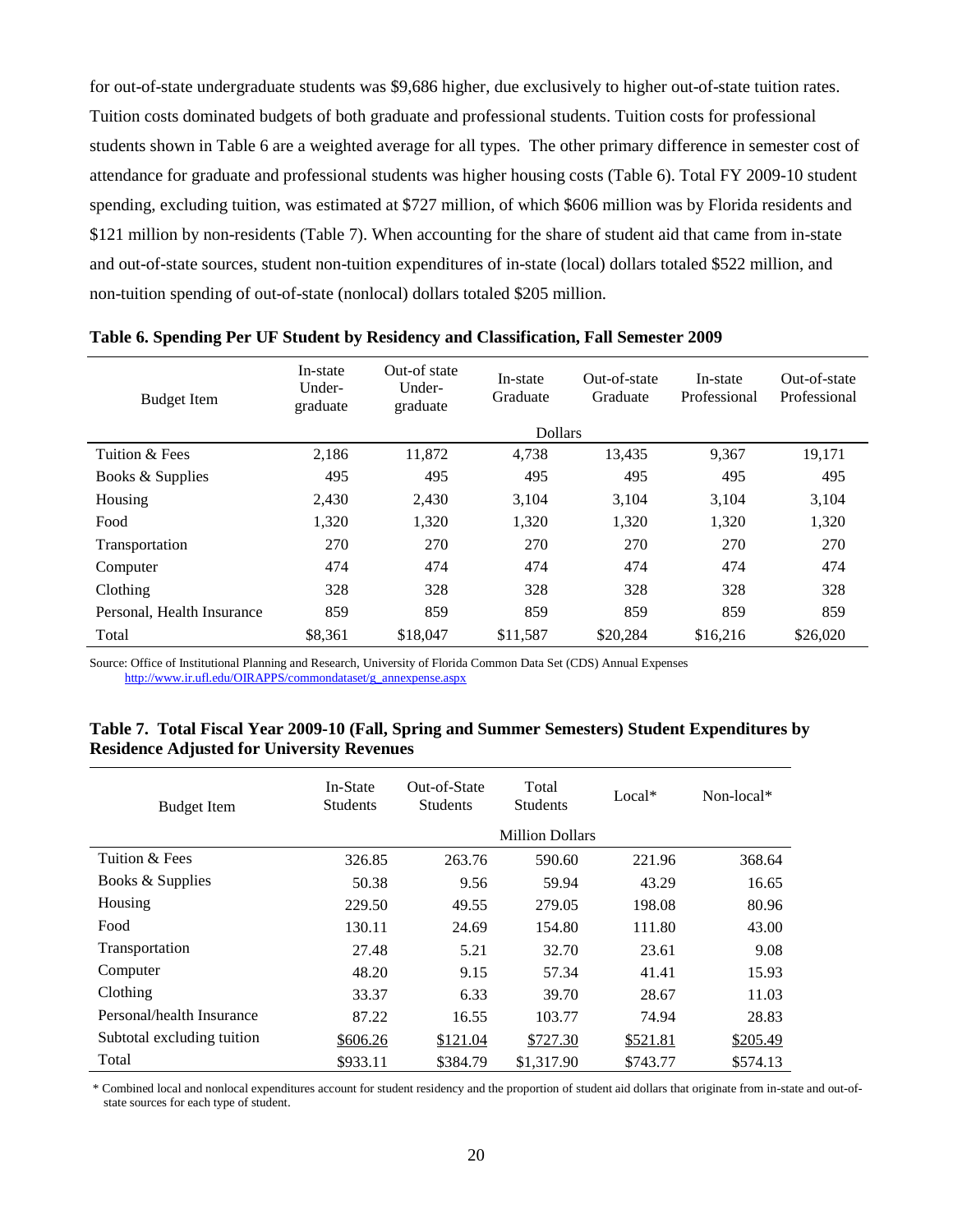# **Visitor Attendance and Spending**

# <span id="page-21-1"></span><span id="page-21-0"></span>**Athletic Events**

l

UF Visitor expenditures were estimated from the number of unaffiliated (not UF employee, student, or family) visitor days to UF events, facilities or attractions, and average travel expense data for Florida in 2009 provided by *VISIT FLORIDA<sup>6</sup>*. Data on attendance to various athletic events were provided by the University Athletic Association and the management of the O'Connell Center. Visitor attendance and spending for UF athletic events is detailed in Table 8. Overall, about 64 percent of the estimated 1.3 million athletic visitors were estimated to be unaffiliated with UF, and about 9.4 percent of total visitors were estimated to come from outside the State. Football was the dominant venue for athletic visitors, accounting for 770,550, or 59 percent of total attendance, and nearly 88 percent of athletic visitor spending. Total visitor spending for athletic events was estimated at \$88.7 million, including \$30.6 million by out-of-state visitors. This is a substantially higher value than estimated in the 2005-06 study because the out-of-state visitor attendance to home football games was revised upward, and one-half of the attendees to the Georgia game in Jacksonville, Florida were also treated as out-of-state visitors.

| Sport             | Overall<br>Attendance | Non-Affiliated<br>Attendance | Out-of-state<br>Attendance | In-state<br>Visitor<br>Spending | Out-of-state<br>Visitor<br>Spending | Total<br>Spending |
|-------------------|-----------------------|------------------------------|----------------------------|---------------------------------|-------------------------------------|-------------------|
|                   |                       | Person-nights                |                            |                                 | <b>Thousand Dollars</b>             |                   |
| Football          | 770,550               | 559,387                      | 114,185                    | 48,677                          | 29,066                              | 77,743            |
| Basketball        | 216,181               | 108,091                      | 3,243                      | 2,099                           | 321                                 | 2,421             |
| Baseball          | 126,195               | 63,098                       | 1,893                      | 3,596                           | 550                                 | 4,147             |
| <b>Gymnastics</b> | 47,507                | 23,754                       | 713                        | 790                             | 121                                 | 911               |
| Volleyball        | 44,294                | 22,147                       | 664                        | 297                             | 45                                  | 343               |
| Softball          | 27,633                | 13,817                       | 414                        | 460                             | 70                                  | 530               |
| Soccer            | 17,867                | 8,934                        | 268                        | 233                             | 36                                  | 269               |
| Swimming/Diving   | 14,025                | 7,013                        | 210                        | 57                              | 9                                   | 65                |
| Track, Indoors    | 3,400                 | 1,700                        | 51                         | 737                             | 113                                 | 850               |
| Lacrosse          | 7,539                 | 3,770                        | 113                        | 125                             | 19                                  | 145               |
| Tennis            | 5,497                 | 2,749                        | 82                         | 91                              | 14                                  | 105               |
| Track & Field     | 14,400                | 10,080                       | 1.440                      | 706                             | 244                                 | 951               |
| Other             | 10.000                | 5,000                        | 150                        | 166                             | 25                                  | 192               |
| <b>Total</b>      | 1.305.088             | 829,536                      | 123,427                    | 58,037                          | 30,634                              | 88,671            |

**Table 8. University of Florida Athletic Event Attendance and Expenditures by Spectators, FY 2009-10.**

Sources: University Athletic Association, Stephen C. O'Connell Center, [www.gatorzone.com.](http://www.gatorzone.com/)

<sup>&</sup>lt;sup>6</sup> VISIT FLORIDA®, Alachua County Visitors and Convention Bureau, "2009 Estimates of Florida Visitors", Tallahassee, and Gainesville, FL.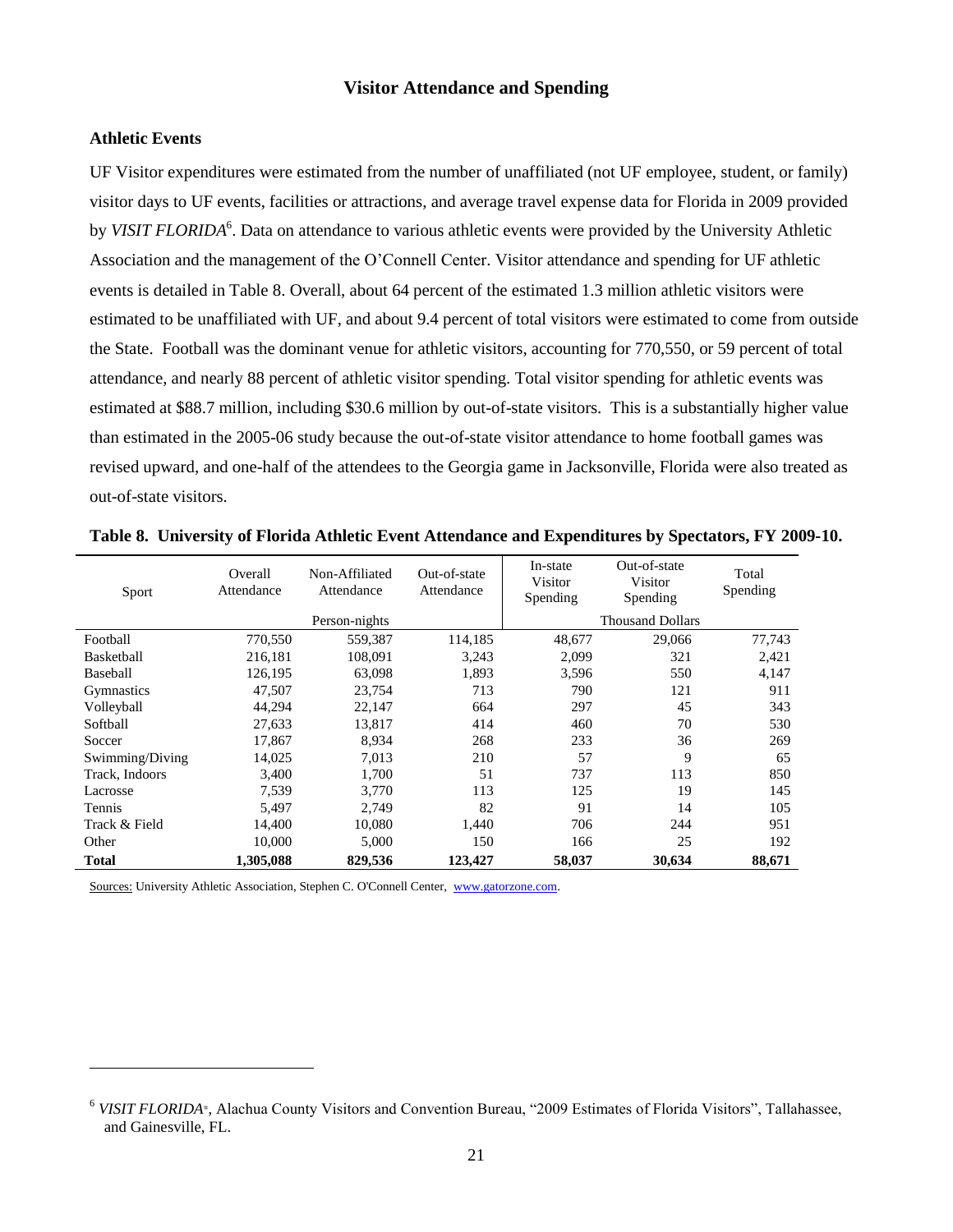# <span id="page-22-0"></span>**Cultural and Academic Venues and Events**

The University of Florida provides an array of events and facilities that draw visitors for healthcare, educational, and cultural purposes including Shands healthcare, commencements, orientations, conventions, continuing education, lectures, presentations, recitals and concerts. Estimated visitation and spending at these UF related venues and events are shown in Table 9. For FY2009-10, it is estimated that there were a total of 3.4 million non-athletic visitor-days to University related venues and events, of which 2.4 million were by nonaffiliated persons. Total spending by in-state visitors was estimated at \$114 million, and spending by out-ofstate visitors was estimated at over \$30 million. All together, there was \$144 million in spending associated with non-athletic related visits to University related events and facilities. Visits and spending associated with Shands healthcare dominated this class of visitation , followed by visitation to the Florida Museum of Natural History and University commencement exercises (Table 9).

|  |  | Table 9. University of Florida Non-Athletic Event Attendance and Visitor Expenditures in FY 2009-010 |  |  |  |
|--|--|------------------------------------------------------------------------------------------------------|--|--|--|
|  |  |                                                                                                      |  |  |  |

| Venue / Facility / Event                    | Overall<br>Visitor-<br>Days | Non-<br>Affiliated<br>Visitor-<br>Days | In-State<br>Visitor-<br>Days | Out-of-<br><b>State</b><br>Visitor-<br>Days | In-State<br>Visitor<br>Spending | Out-of-State<br>Visitor<br>Spending | <b>Total Visitor</b><br>Spending |
|---------------------------------------------|-----------------------------|----------------------------------------|------------------------------|---------------------------------------------|---------------------------------|-------------------------------------|----------------------------------|
| O'Connell Center                            |                             |                                        |                              |                                             |                                 |                                     |                                  |
| Concerts & other non-athletic events        | 67,470                      | 33,735                                 | 33,398                       | 337                                         | \$2,598,805                     | \$57,248                            | \$2,656,053                      |
| UF Commencements (grads & guests)           | 97,883                      | 65,582                                 | 55,744                       | 9,837                                       | \$4,623,995                     | \$1,669,380                         | \$6,293,375                      |
| Local High School Commencements             | 11,800                      | 11,800                                 | 824                          | 118                                         | \$68,914                        | \$20,025                            | \$88,939                         |
| Harn Museum of Art                          | 88,195                      | 44,098                                 | 43,657                       | 441                                         | \$3,406,431                     | \$74,833                            | \$3,481,265                      |
| University Auditorium                       | 22,650                      | 8,291                                  | 8,208                        | 83                                          | \$640,480                       | \$14,070                            | \$654,550                        |
| Phillips Performing Arts and Baugham Center |                             |                                        |                              |                                             |                                 |                                     |                                  |
| Phillips Commencement                       | 15,723                      | 10,534                                 | 8,954                        | 1,580                                       | \$742,755                       | \$268,153                           | \$1,010,908                      |
| Phillips HS Graduation                      | 3,952                       | 3,952                                  | 3,912                        | 40                                          | \$305,283                       | \$6,707                             | \$311,990                        |
| Phillips Unaffiliated local                 | 33,562                      | 6,712                                  | 6,377                        | 336                                         | \$497,567                       | \$56,955                            | \$554,522                        |
| Phillips Affiliated local                   | 20,737                      | 2,074                                  | 1,970                        | 104                                         | \$153,716                       | \$17,595                            | \$171,312                        |
| <b>Baugham Center</b>                       | 4,713                       | 2,357                                  | 2,121                        | 236                                         | \$165,486                       | \$39,990                            | \$205,475                        |
| Florida Museum of Natural History           | 188,544                     | 143,293                                | 78,811                       | 64,482                                      | \$6,368,749                     | \$10,942,604                        | \$17,311,352                     |
| <b>Career Resource Center</b>               |                             |                                        |                              |                                             |                                 |                                     |                                  |
| Employer participants in events             | 709                         | 709                                    | 355                          | 355                                         | \$65,923                        | \$120,317                           | \$186,240                        |
| <b>Student Interviews</b>                   | 220                         | 220                                    | 110                          | 110                                         | \$20,456                        | \$37,334                            | \$57,790                         |
| Preview                                     |                             |                                        |                              |                                             |                                 |                                     |                                  |
| Freshmen Prospective Students               | 6,400                       | 6,400                                  | 6,144                        | 256                                         | \$1,179,525                     | \$86,886                            | \$1,266,412                      |
| Freshmen family members                     | 7,900                       | 7,900                                  | 7,584                        | 316                                         | \$1,410,321                     | \$107,250                           | \$1,517,571                      |
| <b>Transfer students</b>                    | 2,400                       | 2,400                                  | 2,304                        | 96                                          | \$188,652                       | \$16,291                            | \$204,943                        |
| Family weekend                              | 2,300                       | 2,300                                  | 2,208                        | 92                                          | \$410,600                       | \$31,225                            | \$441,824                        |
| Athletic camps (All costs in tuition)       | 8,262                       | 7,436                                  | $\overline{0}$               |                                             |                                 |                                     |                                  |
| Band Camp (All cost in tuition)             | 200                         | 180                                    | $\overline{0}$               |                                             |                                 |                                     |                                  |
| UF Conferences & Continuing Ed.             | 14,967                      | 13,470                                 | 10,523                       | 2,982                                       | \$2,174,931                     | \$1,811,887                         | \$3,986,818                      |
| IFAS Conferences & Continuing Ed.           | 9,073                       | 8,166                                  | 6,730                        | 1,480                                       | \$1,936,790                     | \$705,833                           | \$2,642,623                      |
| <b>Shands Healthcare</b>                    |                             |                                        |                              |                                             |                                 |                                     |                                  |
| Admissions                                  | 85,450                      | 64,088                                 |                              |                                             |                                 |                                     |                                  |
| <b>Emergency Room Visits</b>                | 211,449                     | 158,587                                | 152,085                      | 6,502                                       | \$1,505,638                     | \$1,103,399                         | \$2,609,037                      |
| <b>Outpatient Visits</b>                    | 1,116,312                   | 837,234                                | 802,907                      | 34,327                                      | \$7,948,783                     | \$5,825,223                         | \$13,774,006                     |
| <b>Accompanying Admissions</b>              | 85,450                      | 64,088                                 | 61,460                       | 2,628                                       | \$6,619,233                     | \$891,803                           | \$7,511,036                      |
| Accompanying Emergency Rm. Visits           | 105,725                     | 79,293                                 | 76,042                       | 3,251                                       | \$5,982,251                     | \$551,700                           | \$6,533,951                      |
| Accompanying Outpatient Visits              | 1,116,312                   | 837,234                                | 802,907                      | 34,327                                      | \$63,164,726                    | \$5,825,223                         | \$68,989,949                     |
| College of Veterinary Medicine Hospitals    | 16,000                      | 12,000                                 | 10,800                       | 1,200                                       | \$907,416                       | \$203,640                           | \$1,111,056                      |
| <b>Totals</b>                               | 3,367,008                   | 2,442,423                              | 2,194,344                    | 165,597                                     | \$113,727,906                   | \$30,499,642                        | \$144,227,548                    |